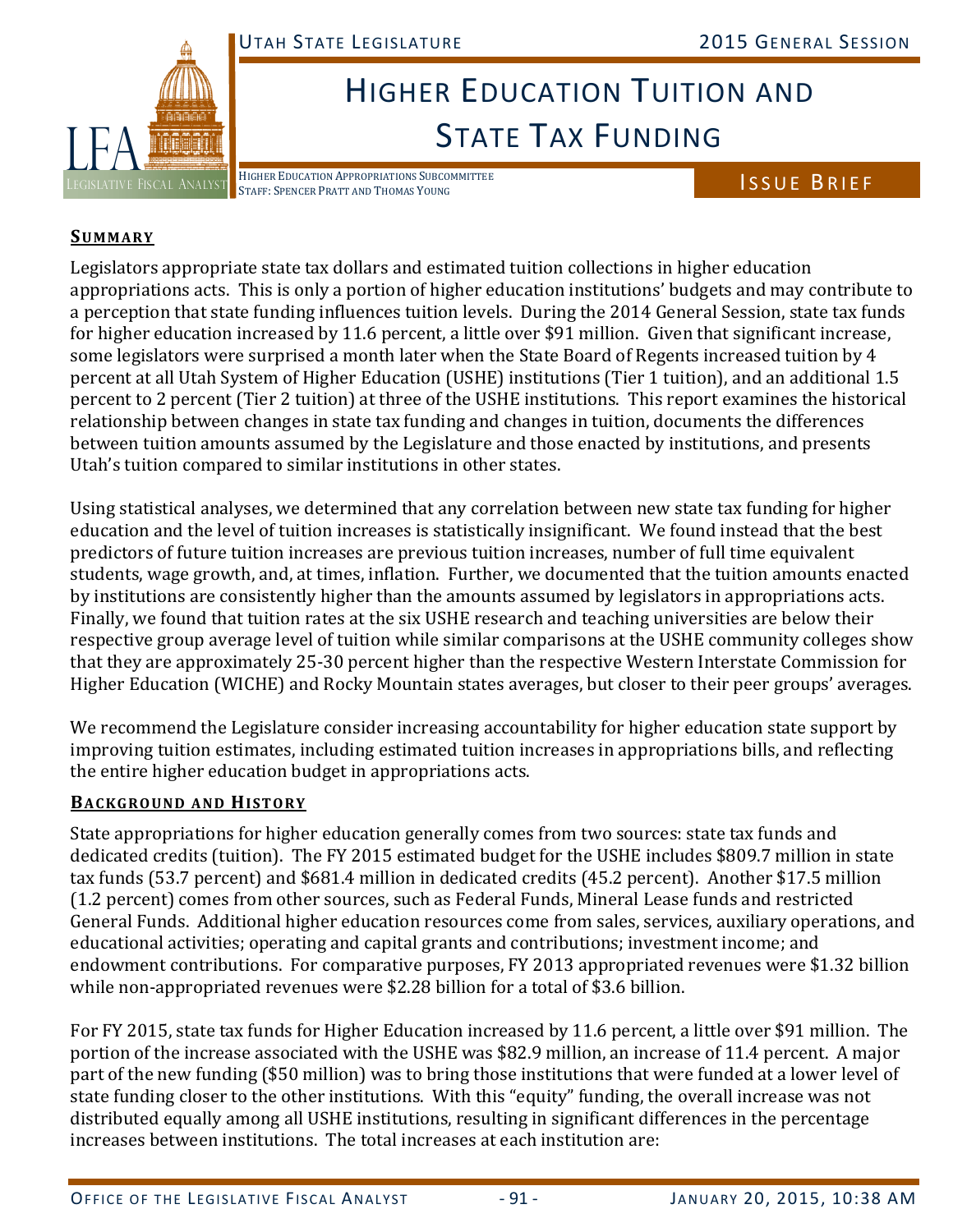| • University of Utah                            | 3.5 percent  |
|-------------------------------------------------|--------------|
| • Utah State University                         | 6.7 percent  |
| • Weber State University                        | 9.6 percent  |
| Southern Utah University<br>$\bullet$           | 3.7 percent  |
| • Utah Valley University                        | 37.2 percent |
| Snow College<br>$\bullet$                       | 9.4 percent  |
| • Dixie State University                        | 24.2 percent |
| <b>Salt Lake Community College</b><br>$\bullet$ | 26.1 percent |

Tuition is payments made by students to attend a USHE institution. Tuition is collected at the beginning of each semester and is used as a funding source for the anticipated expenses. It is combined with state tax funds and non-appropriated revenue into the total funding pool to cover costs. Since most of the costs at USHE institutions are for faculty, staff, and administration, it is reasonable to assume that most of the tuition collected covers personnel costs. There are other expenses at an institution, so a portion of those costs would also be covered by tuition funds. These include travel, current expenses, fuel and power, and equipment. 

Each year, following the conclusion of the Legislature's General Session, the State Board of Regents approves tuition and fee increases for the upcoming academic year. Tuition increases are submitted in two parts – Tier 1 and Tier 2. Tier 1 tuition increases are uniform throughout the USHE and are designed to cover the same costs at each institution. Several years ago, the Legislature approved a plan where 75 percent of any approved compensation increase would be funded with state tax funds and the remaining 25 percent would be funded with tuition. This is the primary component of Tier 1 tuition increases. Tier 2 tuition increases are optional and institution-specific, designed to cover costs unique to that institution. Recommended Tier 2 tuition increases are first proposed and discussed at the institution, with input from the administration, faculty, staff, students, and boards of trustees, then forwarded on to the State Board of Regents for its approval. An historical view of Tier 1 and Tier 2 tuition increases is shown in Appendix A

(Tables  $3$  and  $4$ ).

Figures 1 and 2 show the current level of tuition at each USHE institution. In Figure 1, the green line shows how tuition has increased since FY 2000, by institution. In FY 2000, the difference in tuition from one institution to another was smaller, with a range of  $$1,236$  (University of Utah compared to Salt Lake Community College). The difference is expected to grow to \$3,890 (University of Utah compared to Snow College) for FY 2015.



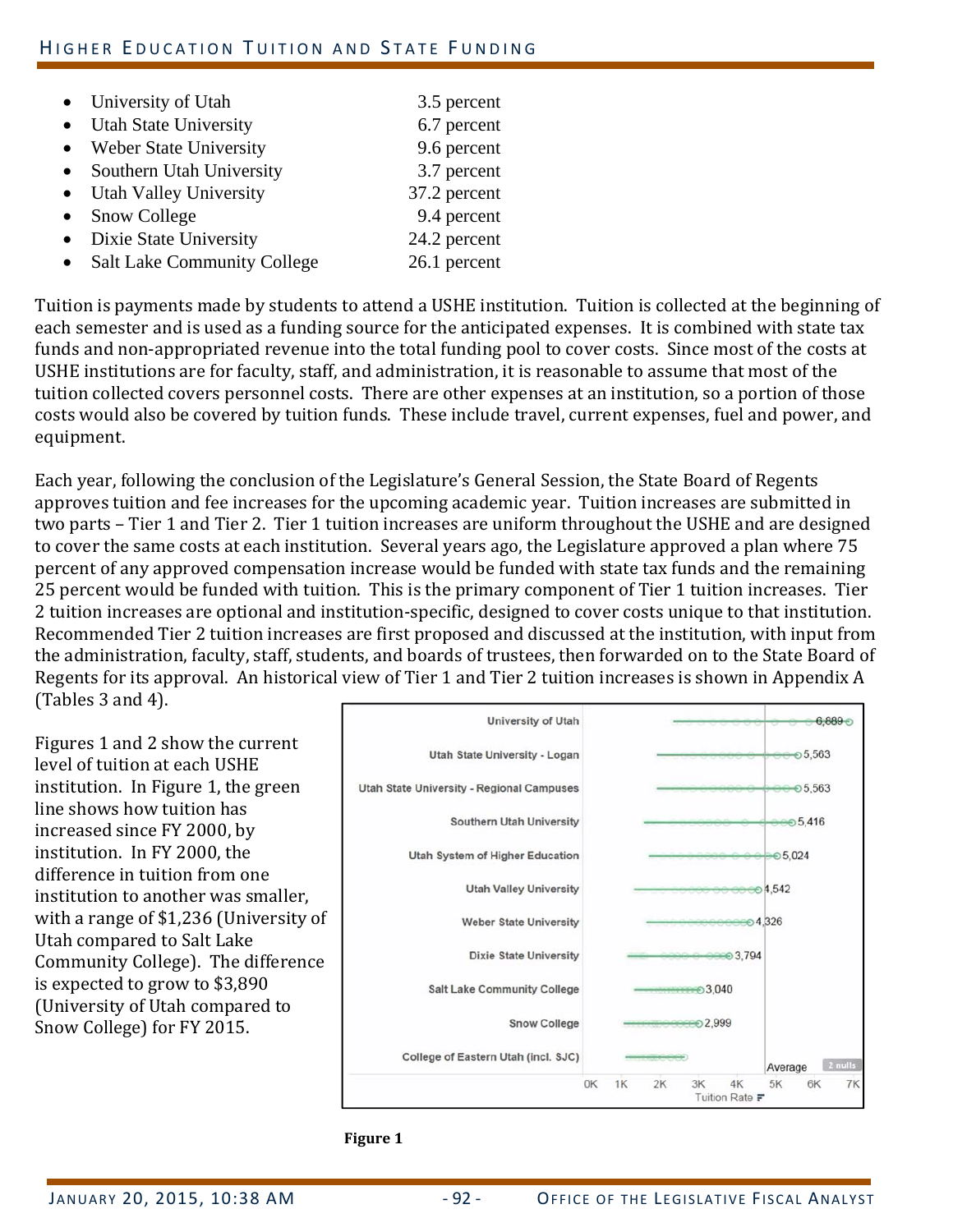The widening difference in tuition rates also shows up when looking at average tuition per FTE student (Figure 2). Total average tuition per FTE is total annual tuition collected divided by the number of FTE students. In Figure 2, the darker the orange color, the lower the amount and the darker the blue color, the higher the amount. The highest average tuition per FTE is the University of Utah at \$8,330, while the lowest is Snow College at \$3,010.

| Total Average Tuition per FTE, by Year, by Institution                                                       |       |  |  |  |  |  |                                                                                                 |  |  |
|--------------------------------------------------------------------------------------------------------------|-------|--|--|--|--|--|-------------------------------------------------------------------------------------------------|--|--|
| <b>University</b>                                                                                            |       |  |  |  |  |  | 2000 2001 2002 2003 2004 2005 2006 2007 2008 2009 2010 2011 2012 2013 2014 2015                 |  |  |
| University of<br>Utah                                                                                        |       |  |  |  |  |  | 2,527 2,563 2,774 3,144 3,492 3,957 4,225 4,349 5,055 5,258 6,076 6,825 7,443 7,734 7,943 8,330 |  |  |
| <b>Utah State</b><br>University -<br>Logan                                                                   |       |  |  |  |  |  | 2,143 2,315 2,514 2,634 2,886 3,077 3,447 3,626 4,132 4,239 4,557 4,543 5,514 5,731 5,724 6,042 |  |  |
| <b>Utah State</b><br>University -<br>Regional Ca                                                             |       |  |  |  |  |  | 1,664 1,946 2,067 2,368 2,686 2,495 2,915 3,421 3,745 4,427 4,825 5,816 5,220 5,591 5,707 5,622 |  |  |
| <b>Weber State</b><br>University                                                                             |       |  |  |  |  |  | 1,892 1,941 2,077 2,274 2,482 2,692 2,928 3,224 3,399 3,535 3,419 4,034 4,149 4,310 4,801 4,992 |  |  |
| Southern<br>Utah<br><b>University</b>                                                                        |       |  |  |  |  |  | 1,709 1,681 1,762 2,100 2,332 2,654 3,088 3,402 3,516 3,652 4,005 4,609 5,140 5,609 5,610 5,632 |  |  |
| <b>Utah Valley</b><br><b>University</b>                                                                      |       |  |  |  |  |  | 1,763 1,864 1,973 1,993 2,690 2,897 3,162 3,529 3,794 3,818 4,106 4,172 4,422 4,621 4,987 5,104 |  |  |
| Snow College 1,320 1,310 1,483 1,226 1,730 1,725 2,131 1,682 2,435 2,276 2,369 2,582 2,707 2,876 2,928 3,010 |       |  |  |  |  |  |                                                                                                 |  |  |
| <b>Dixie State</b><br>University                                                                             |       |  |  |  |  |  | 1,290 1,283 1,482 1,456 1,523 1,663 1,877 2,221 2,577 2,710 2,919 3,259 3,542 3,691 3,760 3,836 |  |  |
| <b>Salt Lake</b><br>Community<br>College                                                                     |       |  |  |  |  |  | 1,541 1,576 1,662 1,795 2,120 2,150 2,262 2,382 2,559 2,689 2,843 2,910 2,970 3,189 3,422 3,645 |  |  |
| <b>Utah System</b><br>of Higher<br>Education                                                                 |       |  |  |  |  |  | 1.949 2.009 2.153 2.329 2.679 2.903 3.177 3.385 3.782 3.904 4.204 4.623 4.986 5.259 5.502 5.721 |  |  |
| <b>Total Average Tuition</b><br>1.226                                                                        | 8.330 |  |  |  |  |  |                                                                                                 |  |  |

**Figure 2**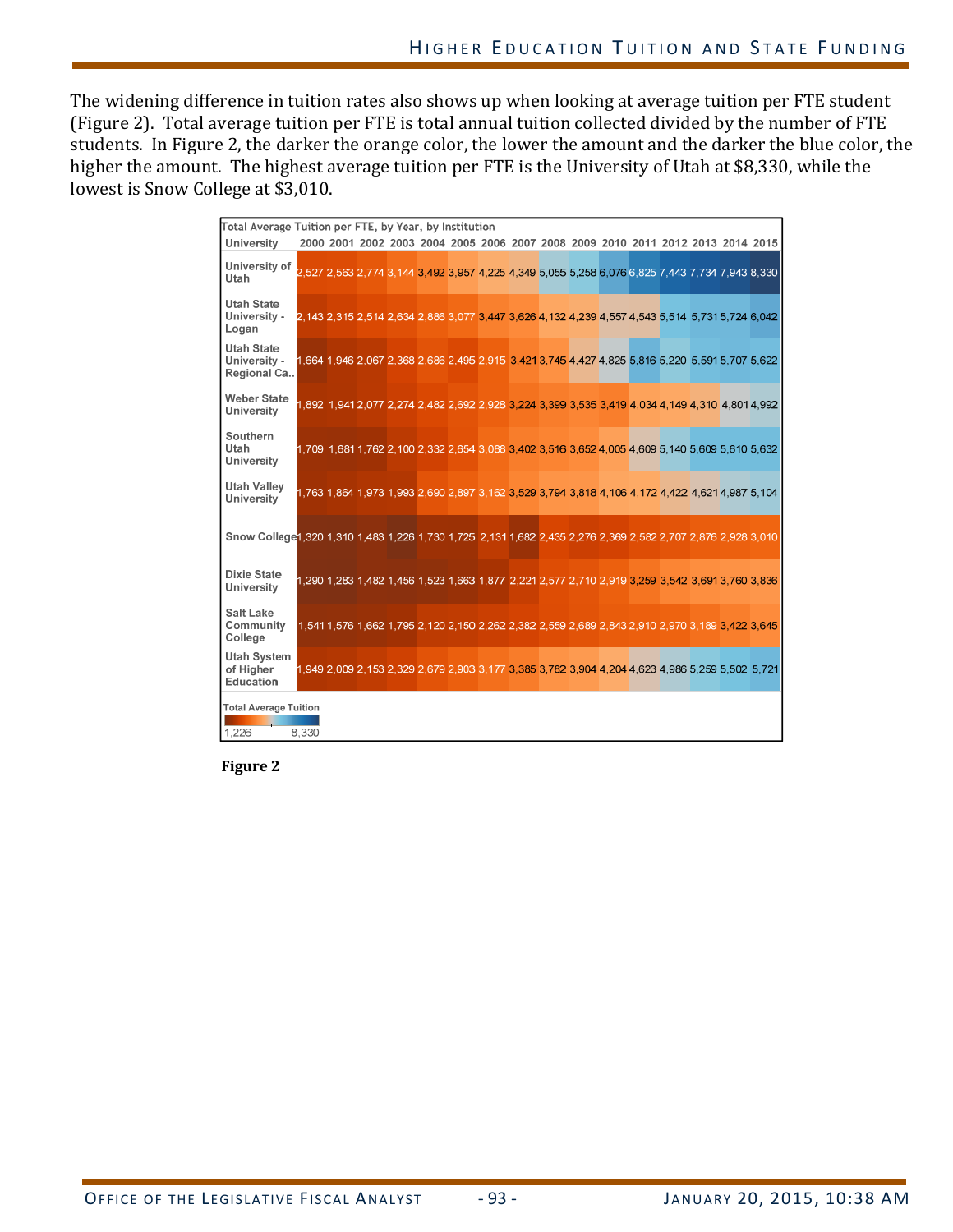The next three graphics represent changes in state funding and tuition over the past decade.

Figure 3 shows total state funding and tuition. Since 2000, state funding has increased from \$429.7 million to \$695.8 million (62 percent, average annual growth of 3.3 percent), while tuition revenue has increased from \$170.8 million to \$660.4 million (287 percent, annual average growth of 9.4 percent).

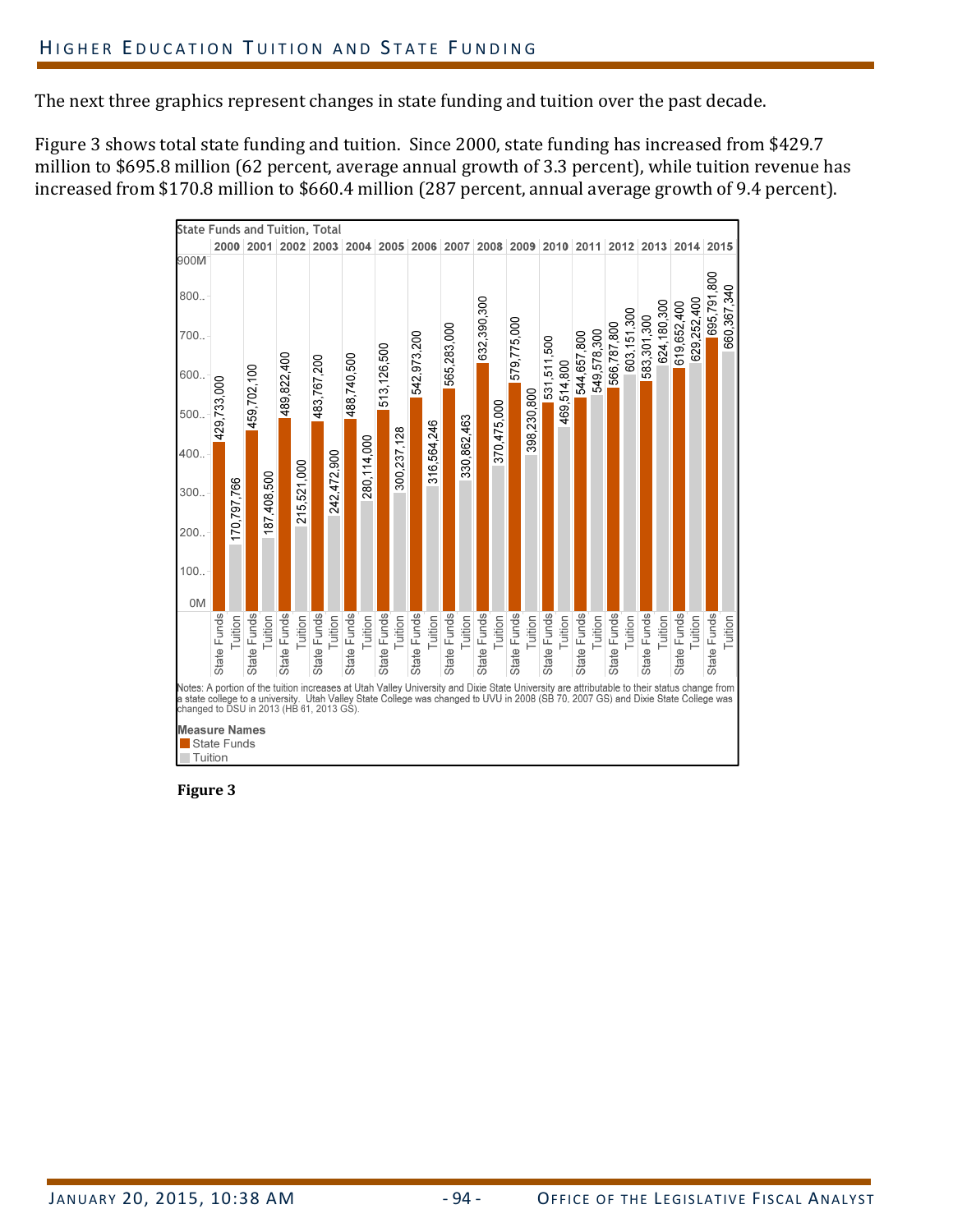Figure 4 takes the total figures presented in Figure 3 and presents them on a per FTE basis. Overall, state funding per student fluctuates with the business cycle (with a lag), where state funding per student declined in years around recessions (FY 2003, FY 2004, FY 2009, FY 2010, and FY 2011). State funding per student generally grows in other years. In contrast to state funding per student, tuition consistently increases. Appendix B contains line charts on state funding and tuition, per FTE student by institution (Figures 15‐24).

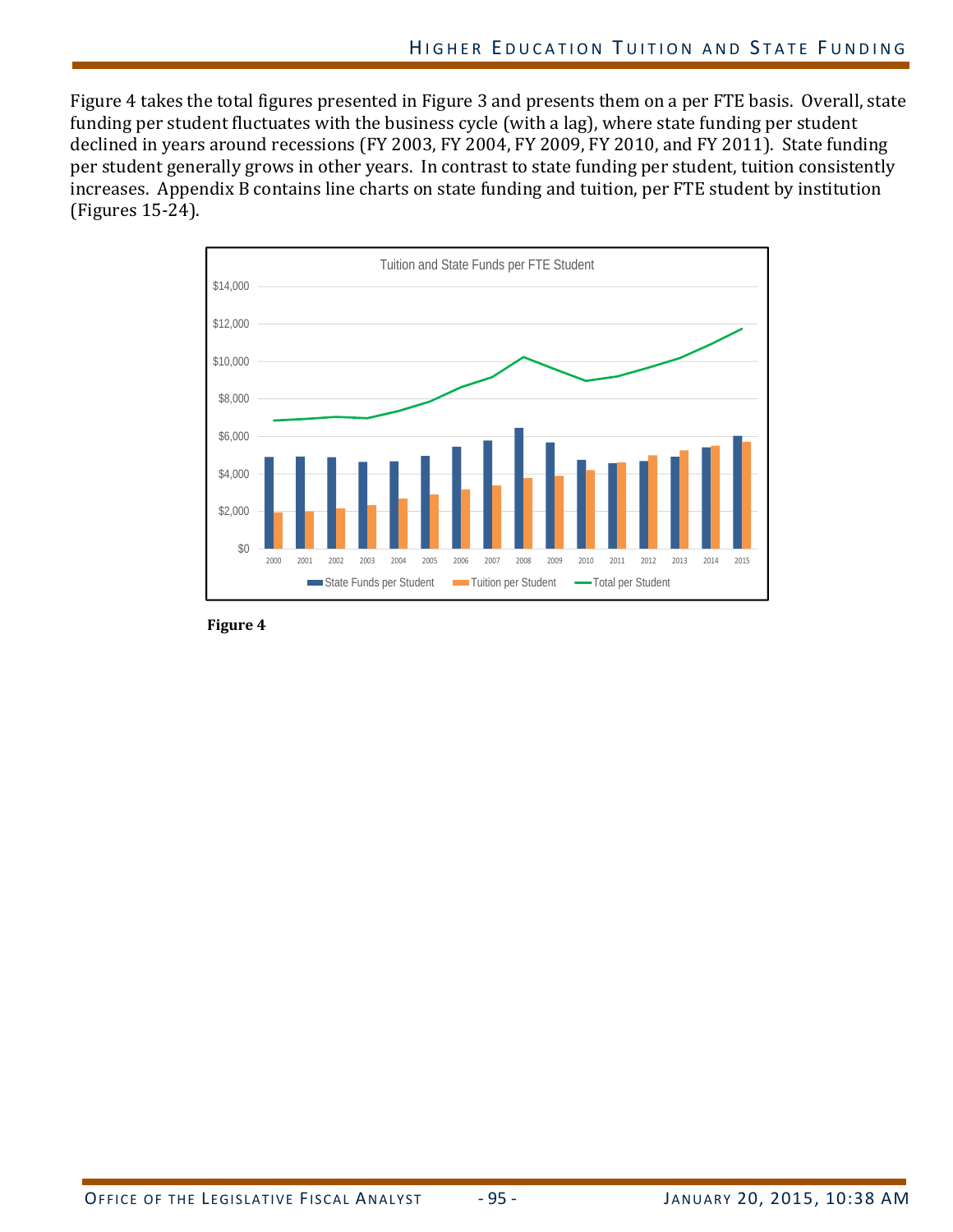Figure 5 shows the cumulative change in tuition, by institution. Again, the darker the orange color, the lower the tuition increases and the darker the blue color, the higher the total tuition increases. Overall, tuition has increased the fastest at Southern Utah University (255 percent), followed by Utah Valley University (247 percent), Dixie State University (232 percent), and the University of Utah (202 percent). On the other end, tuition has increased the slowest at Salt Lake Community College (132 percent), Weber State University (169 percent), and Snow College (188 percent).

| Percentage Change in Tuition per Student across Time |                       |                                          |                                                       |                           |                             |                           |              |                           |                                   |                                              |
|------------------------------------------------------|-----------------------|------------------------------------------|-------------------------------------------------------|---------------------------|-----------------------------|---------------------------|--------------|---------------------------|-----------------------------------|----------------------------------------------|
| Year                                                 | University of<br>Utah | <b>Utah State</b><br>University<br>Logan | Regional Cam.<br>٠<br><b>Utah State</b><br>University | Weber State<br>University | Southern Utah<br>University | Utah Valley<br>University | Snow College | Dixie State<br>University | Community<br>Salt Lake<br>College | <b>Utah System of</b><br>Education<br>Higher |
| 2000                                                 | 0.0%                  | 0.0%                                     | 0.0%                                                  | 0.0%                      | 0.0%                        | 0.0%                      | 0.0%         | 0.0%                      | 0.0%                              | 0.0%                                         |
| 2001                                                 | 4.0%                  | 4.0%                                     | 4.0%                                                  | 4.0%                      | 5.8%                        | 4.0%                      | 4.0%         | 4.0%                      | 4.0%                              | 3.7%                                         |
| 2002                                                 | 9.8%                  | 13.5%                                    | 13.5%                                                 | 9.3%                      | 13.6%                       | 17.7%                     | 9.8%         | 9.5%                      | 9.6%                              | 10.9%                                        |
| 2003                                                 | 20.4%                 | 27.6%                                    | 27.6%                                                 | 21.2%                     | 23.9%                       | 40.6%                     | 20.2%        | 15.5%                     | 19.4%                             | 23.7%                                        |
| 2004                                                 | 34.2%                 | 39.8%                                    | 39.8%                                                 | 32.6%                     | 53.0%                       | 58.2%                     | 31.5%        | 23.9%                     | 29.5%                             | 37.3%                                        |
| 2005                                                 | 47.7%                 | 52.3%                                    | 52.3%                                                 | 46.0%                     | 69.8%                       | 81.1%                     | 43.4%        | 33.3%                     | 39.8%                             | 51.3%                                        |
| 2006                                                 | 59.3%                 | 67.2%                                    | 67.2%                                                 | 60.2%                     | 86.0%                       | 96.9%                     | 57.0%        | 40.2%                     | 50.2%                             | 65.2%                                        |
| 2007                                                 | 74.4%                 | 80.5%                                    | 80.5%                                                 | 73.9%                     | 100.8%                      | 114.7%                    | 71.2%        | 83.7%                     | 56.2%                             | 79.7%                                        |
| 2008                                                 | 87.4%                 | 93.2%                                    | 93.2%                                                 | 86.1%                     | 114.8%                      | 129.0%                    | 80.6%        | 100.5%                    | 65.5%                             | 92.6%                                        |
| 2009                                                 | 98.7%                 | 104.8%                                   | 104.8%                                                | 96.3%                     | 129.8%                      | 143.4%                    | 88.8%        | 113.6%                    | 74.5%                             | 102.8%                                       |
| 2010                                                 | 117.6%                | 116.1%                                   | 116.1%                                                | 109.1%                    | 144.8%                      | 164.4%                    | 106.5%       | 131.0%                    | 81.4%                             | 115.7%                                       |
| 2011                                                 | 138.2%                | 132.3%                                   | 132.3%                                                | 121.6%                    | 175.3%                      | 180.3%                    | 126.1%       | 157.3%                    | 92.3%                             | 135.0%                                       |
| 2012                                                 | 156.8%                | 153.2%                                   | 153.2%                                                | 134.9%                    | 205.6%                      | 201.1%                    | 141.9%       | 187.7%                    | 101.5%                            | 154.1%                                       |
| 2013                                                 | 172.2%                | 168.4%                                   | 168.4%                                                | 146.7%                    | 225.5%                      | 214.6%                    | 158.8%       | 203.5%                    | 110.6%                            | 169.4%                                       |
| 2014                                                 | 185.8%                | 181.8%                                   | 181.8%                                                | 159.0%                    | 241.7%                      | 233.4%                    | 171.6%       | 218.6%                    | 123.2%                            | 184.4%                                       |
| 2015                                                 | 202.4%                | 197.3%                                   | 197.3%                                                | 169.4%                    | 255.4%                      | 246.7%                    | 187.8%       | 231.9%                    | 132.1%                            | 199.0%                                       |
| % Difference from 20                                 |                       |                                          |                                                       |                           |                             |                           |              |                           |                                   |                                              |
| 0.0%                                                 | 255.4%                |                                          |                                                       |                           |                             |                           |              |                           |                                   |                                              |



As a note, a portion of the tuition increases at Utah Valley University and Dixie State University can be attributable to their status change from state college to university. Utah Valley State College was changed to Utah Valley University in 2008 (S.B. 70, 2007 General Session) and Dixie State College was changed to Dixie State University in 2013 (H.B. 61, 2013 General Session).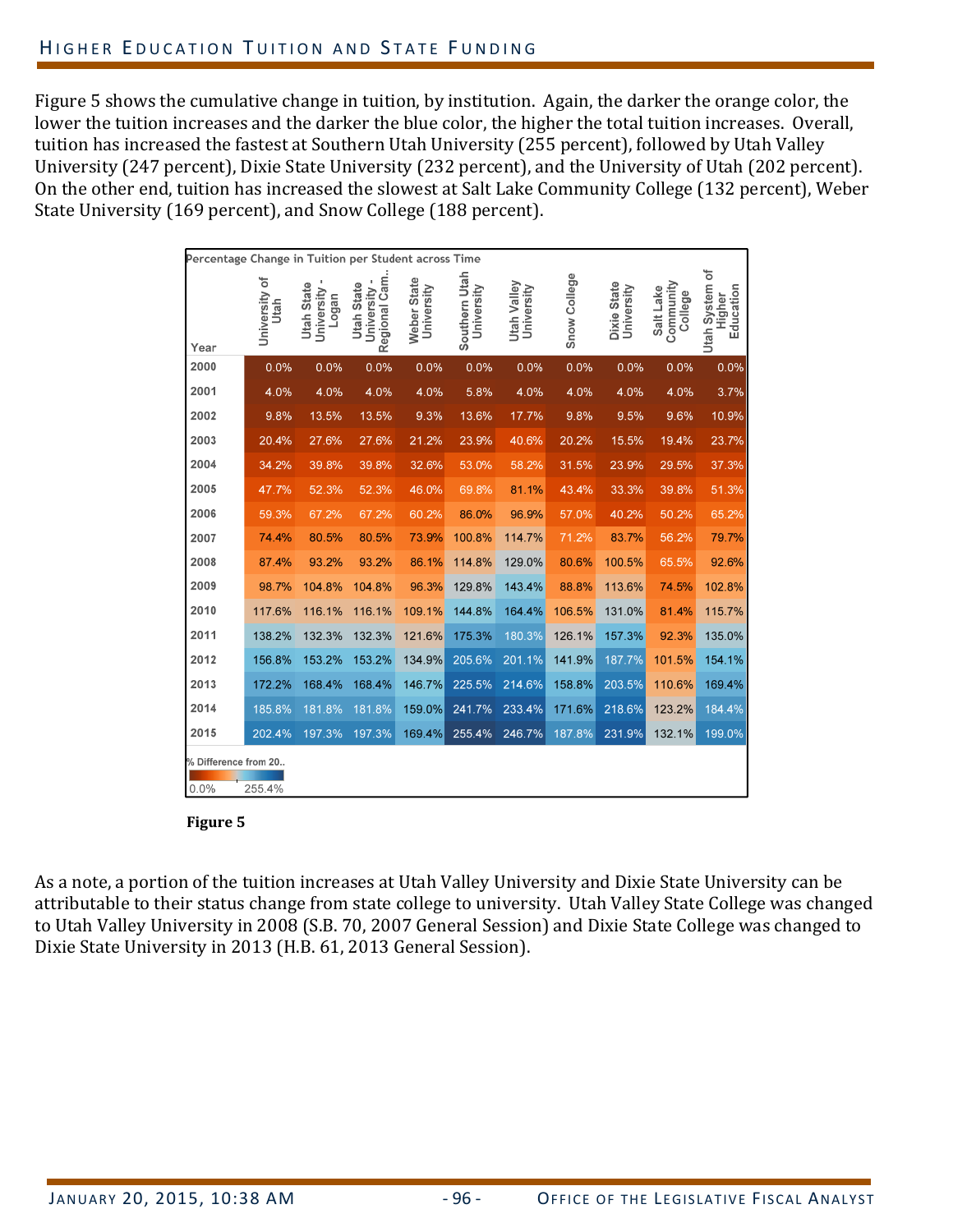#### **STATE APPROPRIATIONS' IMPACT ON TUITION INCREASES**

Following the 2014 General Session, the State Board of Regents approved a 4.0 percent Tier 1 tuition increase for the 2014-2015 academic year. In addition to the Tier 1 tuition increase, the Regents also approved Tier 2 tuition increases for the University of Utah (1.8 percent), Utah State University (1.5 percent), and Snow College (2.0 percent). Tier 1 tuition increases are projected to generate approximately \$25 million. Almost all of this increase will be allocated for compensation, targeted salary increases, and other compensation-based costs. Tier 2 tuition increases are projected to generate approximately \$7.2 million and are slated for the following: \$1.7 million is for Student Support and Initiatives, \$2.4 million is for Academic Support and Initiatives, \$1.0 million is for utilities and maintenance, \$0.4 million is for scholarships, and \$1.7 million is for other compensation-based costs (promotion, targeted increases, and faculty retention).

In looking at the past 15 years, the smallest Tier 1 tuition increase was 1 percent on 2009-2010 and the highest was 5.5 percent in 2000-2001. The average Tier 1 tuition increase since 1999-2000 is 3.8 percent. During that same time, every institution has had at least one year with no Tier 2 tuition increase, but the average increase has been 4.0 percent.

New state tax funding has increased and decreased over the past decade as well. During years where there was more revenue, higher education received additional new funding. During the recession, higher education funding was reduced.

The following chart (Figure 6) plots the increase in state tax funding against the corresponding increases in tuition. In some of the early years (2001 to 2008), as one might expect, when state tax funding increased, the increase in tuition was lessened. After 2008, however, that relationship seems to have diminished. 

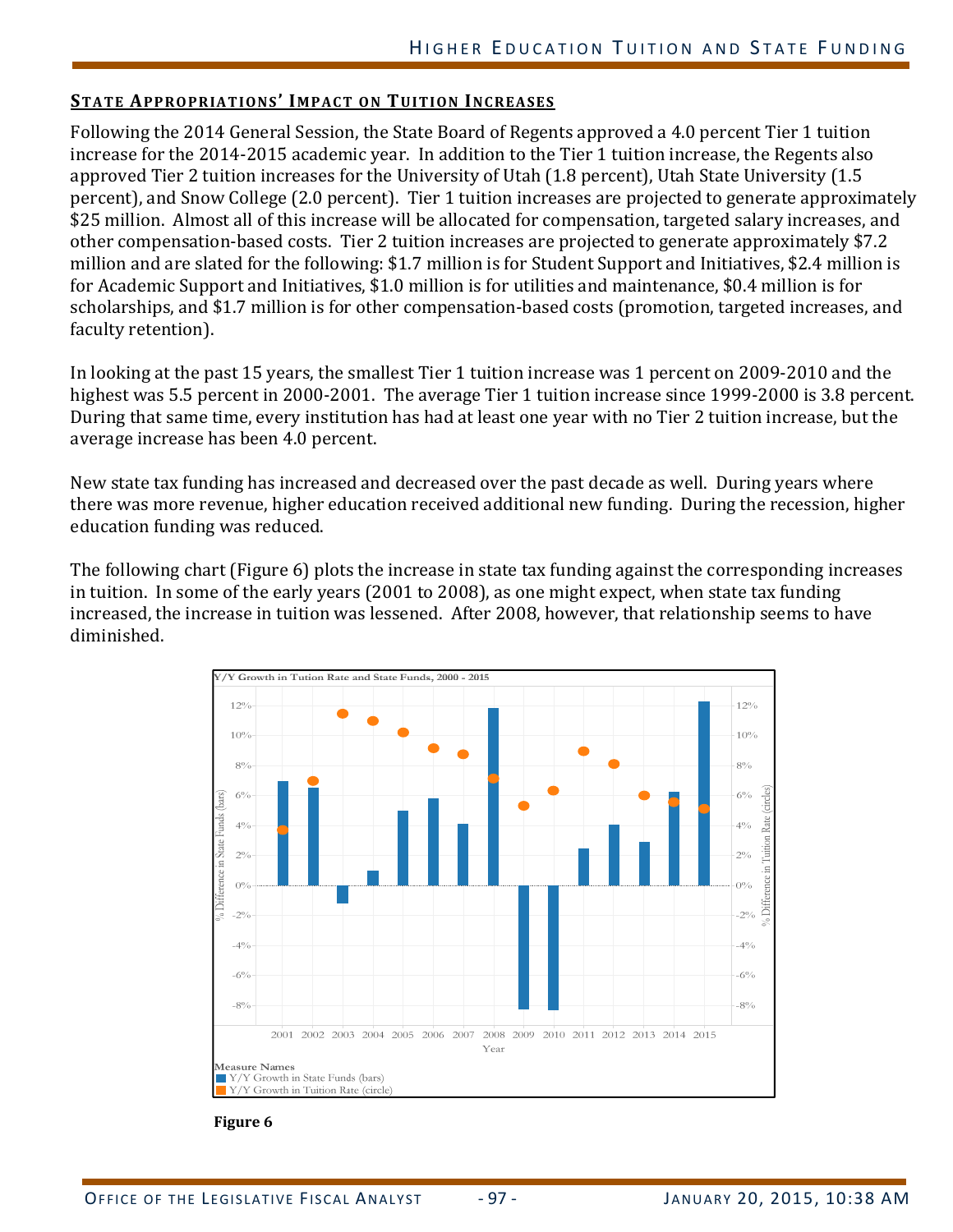To better judge the relationship between changes in state funding and changes in tuition, we first created scatter plots of these data for the past 15 years. As shown in Figure 7, if there was a pure trade-off relationship between changes in state tax support and changes in tuition, connecting the dots on a scatter plot would create a straight line. One might expect a negative relationship as shown in Figure 7, where if state funding fell, tuition rates would increase. Conversely, if state funding increased, tuition changes would decrease. For example, if state funding increased by 12 percent and the two operated in a trade-off environment, one might expect tuition to decline by 2 or 3 percent.



**Figure 7**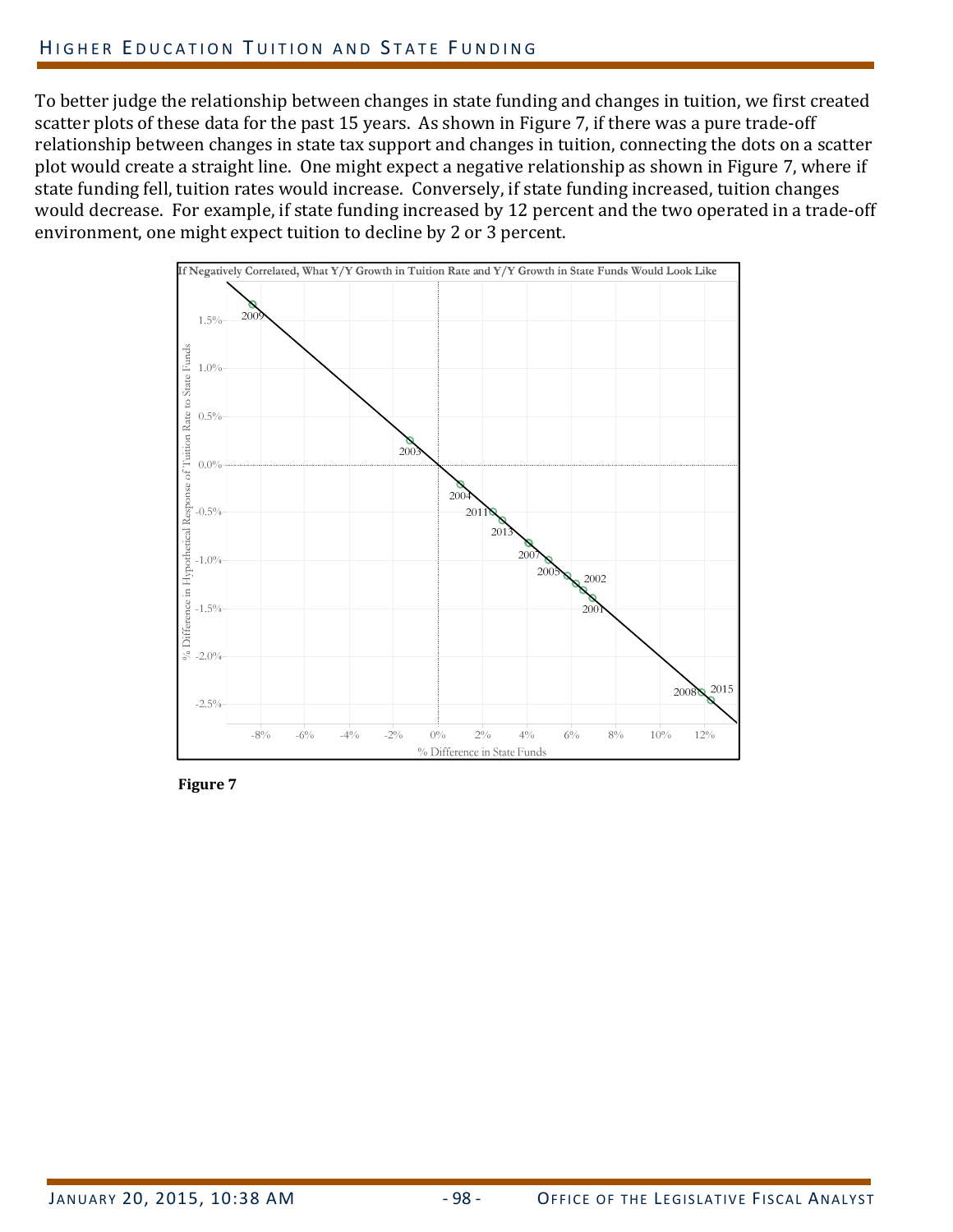Figure 8 is a view of the actual experience of year-over-year growth in state funds and year-over-year growth in tuition rates. If one were to draw a best-fit line among these data, it comes out almost horizontal, indicating that tuition rates and state funding do not have the same type of trade-off as given in Figure 7.





Figure 9 on the following page shows the same yearly correlation points for the total Utah System of Higher Education on a connected year-over-year basis. As is shown by the non-linearity in the relationship, the two do not exhibit a one-to-one trade-off relationship. A further dissection of the data points to individual institutions shows similar results in Figure 10.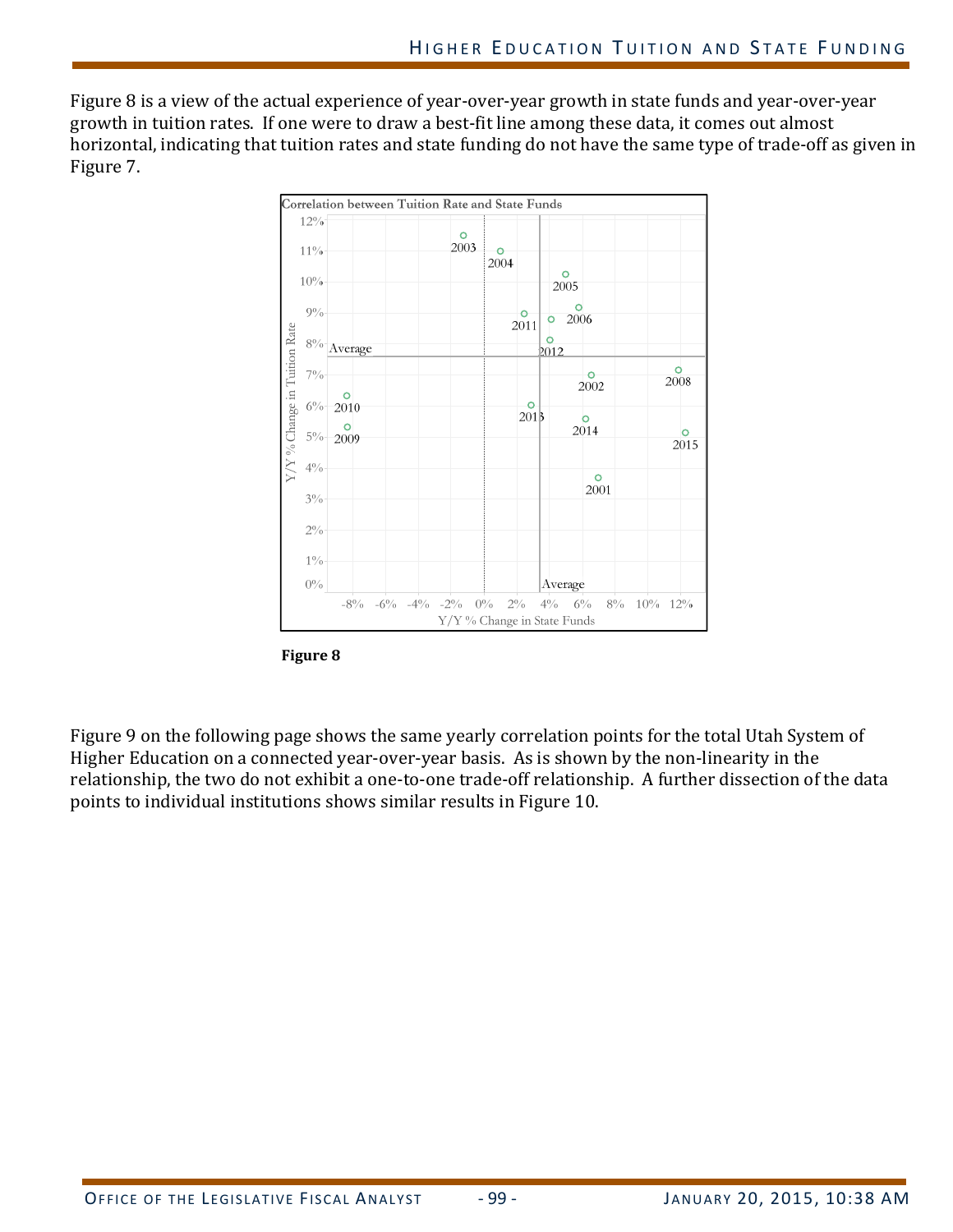## HIGHER EDUCATION TUITION AND STATE FUNDING





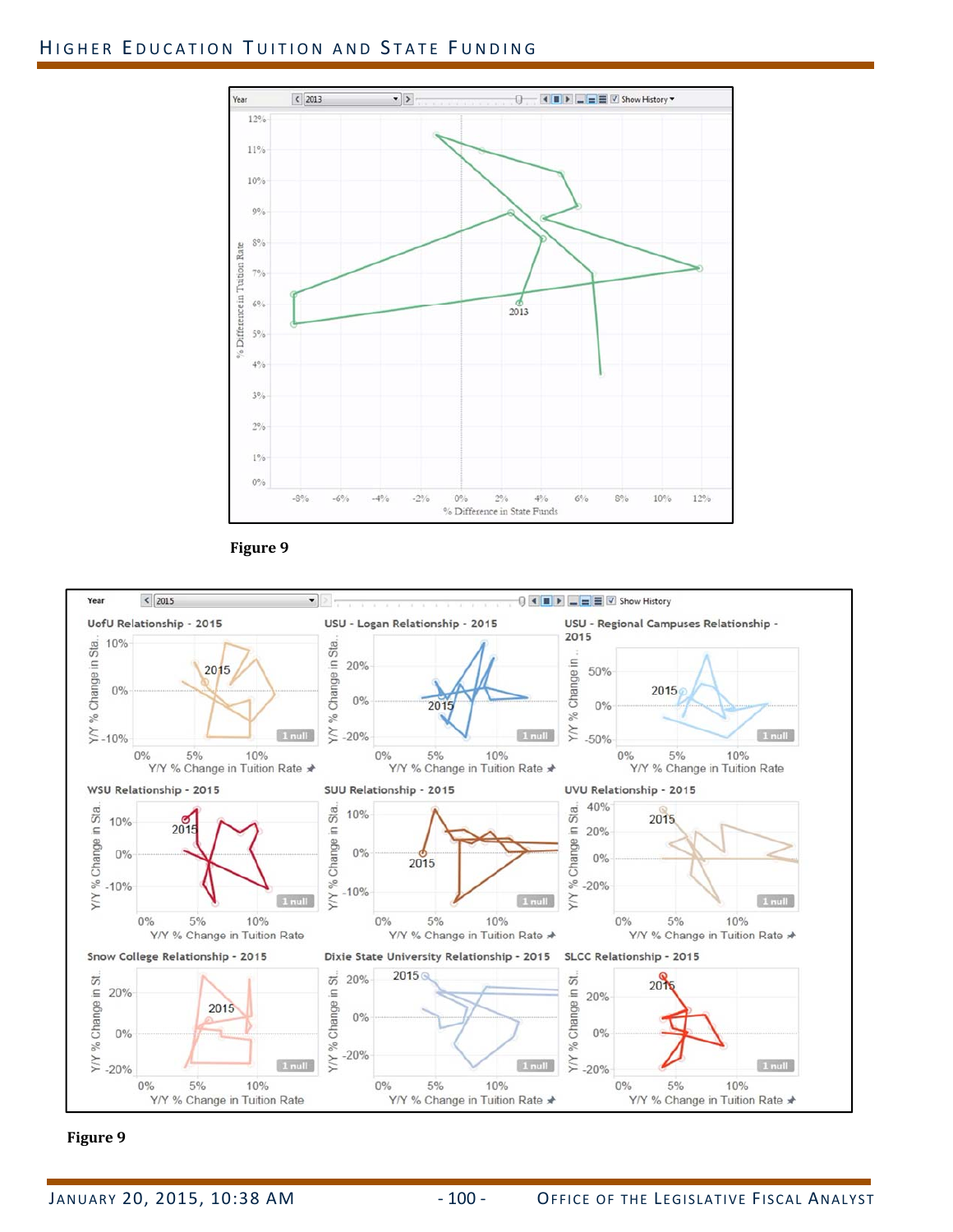#### **STATISTICAL RESULTS**

We used various statistical models to examine the relationship between state funding and tuition as well as other factors that might predict tuition rate increases. Such additional independent variables include inflation, wage growth, interest rates, the State COLA, unemployment rate, tuition in other states, employment, and enrollment, as shown in Tables 1 and 2. The model forms tested included random and fixed effects, autoregressive models, Ordinary Least Squares (OLS), and a few others. In none of the models is State Funds per Student statistically significant.

Two of the ARIMA model results and one random effects model are shown in Table 1. Highlighted in gray are the statistically significant variables for each model. In the top regression, FTE students predicts yearover-year tuition rate increases the best. In the middle one, the past values of tuition per student predict future values of tuition per student the best. The bottom regression has State COLA, Average Quarterly Wages, and a Constant as the best predictors of tuition/fees per student. The sign in each model represents the direction of the effect. Essentially, a negative sign indicates a negative relationship with tuition or tuition rate, meaning that when the variable goes up, tuition or the tuition rate generally goes down. The opposite holds true for positive signs. The P>|z| statistic represents the statistical significance level. Anything below 0.05 is considered statistically significant at the 95 percent level.

| <b>ARIMA</b>                            |             |        |                                 | $N=15$                  |
|-----------------------------------------|-------------|--------|---------------------------------|-------------------------|
|                                         |             |        |                                 | Wald chi2 $(5) = 15.95$ |
| Dependent variable: Y/Y Tuition Rate    | Coefficient | P >  z | [95% Conf. Interval]            |                         |
| <b>CPI</b>                              | $-0.001$    | 0.31   | $-0.003$                        | 0.001                   |
| Y/Y Growth in State Funds               | $-0.038$    | 0.80   | $-0.333$                        | 0.257                   |
| Unemployment Rate in Utah               | $-0.006$    | 0.28   | $-0.017$                        | 0.005                   |
| FTE Students                            | 0.000003    | 0.03   |                                 | 0.0000003 0.0000062     |
| Lag1 Y/Y Tuition Rate                   | $-0.039$    | 0.77   | $-0.300$                        | 0.223                   |
|                                         |             |        |                                 |                         |
| <b>ARIMA</b>                            |             |        |                                 | $N=15$                  |
|                                         |             |        | Wald $\text{chi2}(2) = 1231.47$ |                         |
| Dependent variable: Tuition per Student | Coefficient | P >  z | [95% Conf. Interval]            |                         |
| State funds per student                 | $-0.023$    | 0.66   | $-0.129$                        | 0.082                   |
| Lag1 Tuition per Student                | 0.996       | 0.00   | 0.940                           | 1.052                   |
| Constant                                | 356.725     | 0.23   | $-220.171$                      | 933.622                 |
| <b>Random Effects GLS</b>               |             |        |                                 | $N = 135$               |
|                                         |             |        |                                 | Wald chi2 $(5) = 27.75$ |
| Dependent variable: Y/Y Tuition Rate    | Coefficient | P >  z | [95% Conf. Interval]            |                         |
| Y/Y Growth in State Funds               | $-0.011$    | 0.59   | $-0.052$                        | 0.029                   |
| State COLA                              | $-0.005$    | 0.00   | $-0.009$                        | $-0.002$                |
| Average Quarterly Wages                 | 1.148       | 0.00   | 0.618                           | 1.678                   |
| Unemployment Rate                       | 0.001954    | 0.41   | $-0.0027241$ $0.0066328$        |                         |
| Constant                                | 0.046       | 0.01   | 0.010                           | 0.082                   |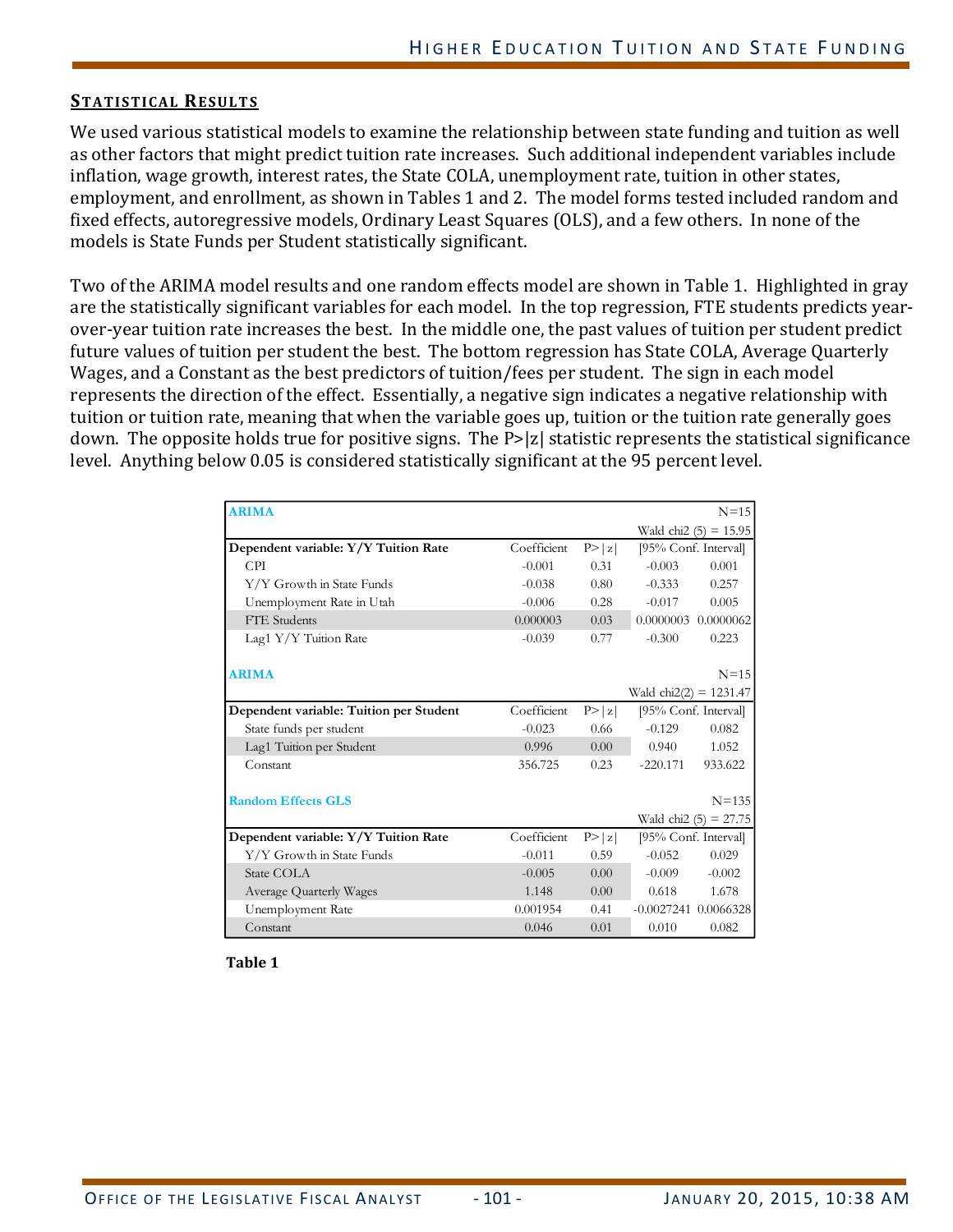In the following two regressions, the previous value of tuition per student and tuition is the best predictor of the next value of tuition. FTE students and a constant also provide insight into where tuition rates are going. 

| <b>Cross Sectional Time-Series FGLS with Panel-Specific AR(1)</b> |              | $N = 135$ |                      |                                         |
|-------------------------------------------------------------------|--------------|-----------|----------------------|-----------------------------------------|
|                                                                   |              |           |                      | Wald chi2 $(5) = 4341$                  |
| Dependent variable: Tuition per Student                           | Coefficient  | P> z      | [95% Conf. Interval] |                                         |
| State Funds per Student                                           | 0.008        | 0.39      | $-0.010$             | 0.026                                   |
| Lag1 Tuition per Student                                          | 1.012        | 0.00      | 0.981                | 1.042                                   |
| Constant                                                          | 86.520       | 0.13      | $-25.102$            | 198.142                                 |
| <b>Cross Sectional Time-Series FGLS with Panel-Specific AR(1)</b> |              |           |                      | $N = 135$<br>Wald chi $2(2) = 10628.19$ |
| Dependent variable: Tuition                                       | Coefficient  | P >  z    | [95% Conf. Interval] |                                         |
| State Funds                                                       | 0.001        | 0.94      | $-0.027$             | 0.029                                   |
| <b>FTE</b> Students                                               | 312.235      | 0.00      | 139.809              | 484.660                                 |
| Lag1 Tuition                                                      | 0.991        | 0.00      | 0.944                | 1.038                                   |
| Constant                                                          | $-596,042.5$ | 0.01      | $-1,050,137$         | $-141,948$                              |

**Table 2**

## **APPROPRIATED BUDGETS COMPARED TO TOTAL INSTITUTIONAL BUDGETS**

One possible explanation for the apparent lack of correlation between state funding and tuition is the existence of other funding sources not captured in our model nor in legislative appropriations. As noted earlier, higher education appropriations bills include only state tax funds, tuition, and limited federal and restricted funds. In addition to these resources, institution operating and non-operating budgets may receive funding from:

- Grants and Contracts
- Sales and Services at Auxiliary Enterprises
- Sales and Services of Educational Activities
- Independent Operations
- Federal Appropriations
- Federal Grants
- State Grants
- Local Appropriations
- Gifts/Contributions
- Investment Income
- Capital Appropriations
- Capital Grants and Gifts
- Additions to Permanent Endowments
- Other Revenue Sources

In FY 2013, state appropriations to USHE institutions totaled \$1.32 billion. In that same year, total revenue available to the USHE, from state appropriations and from the sources listed above, totaled \$3.6 billion (not including the University of Utah Hospital). The following two figures show state appropriation compared to the total revenue at each institution in FY 2013.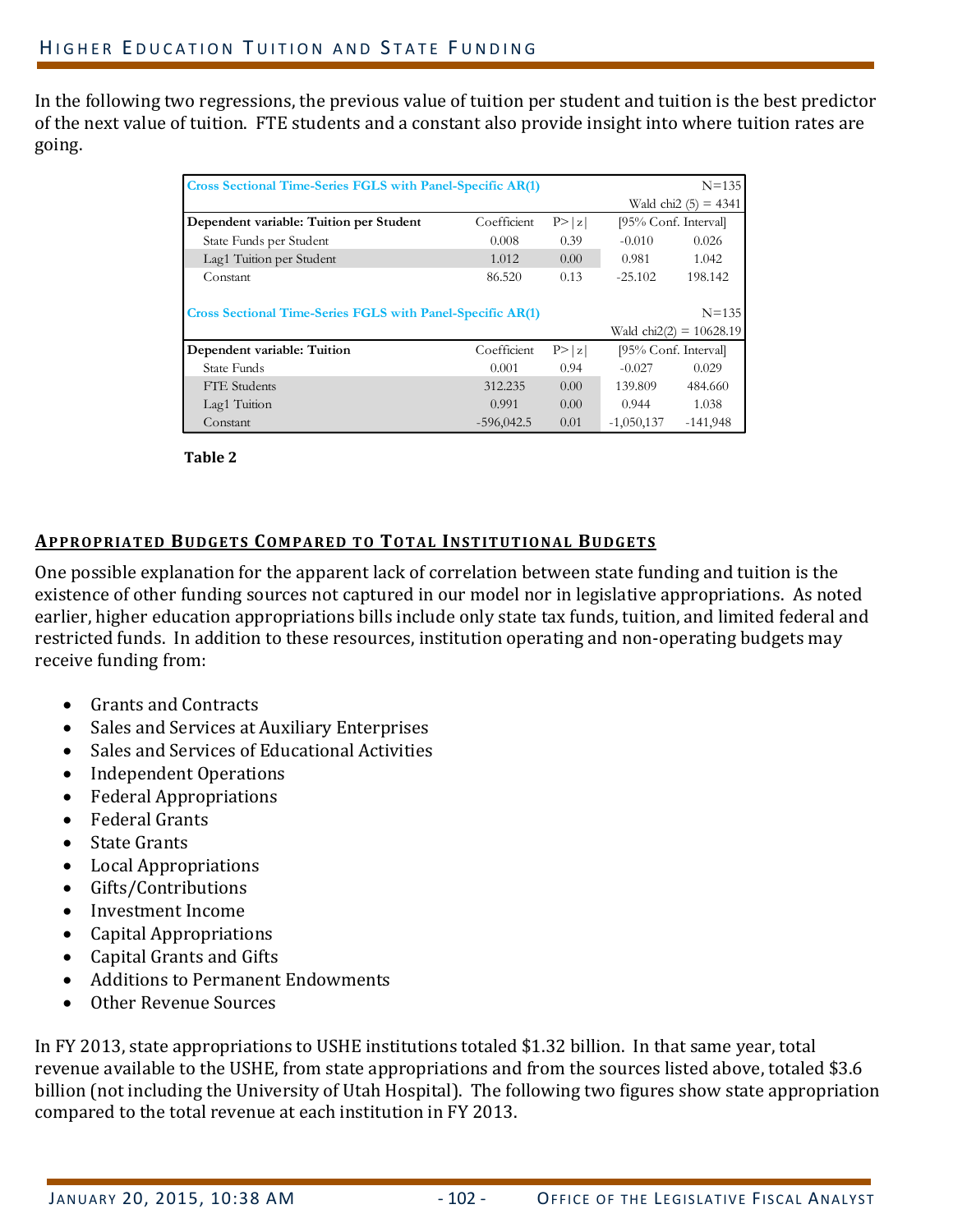







Because the Legislature sees only a portion of institutional budgets in appropriations bills, it does not have the full picture. Without the full picture, it can be difficult for policymakers to understand how state support influences institutional expenditures. As shown above, it would be nearly impossible for those policymakers to see how changes in state support affect tuition.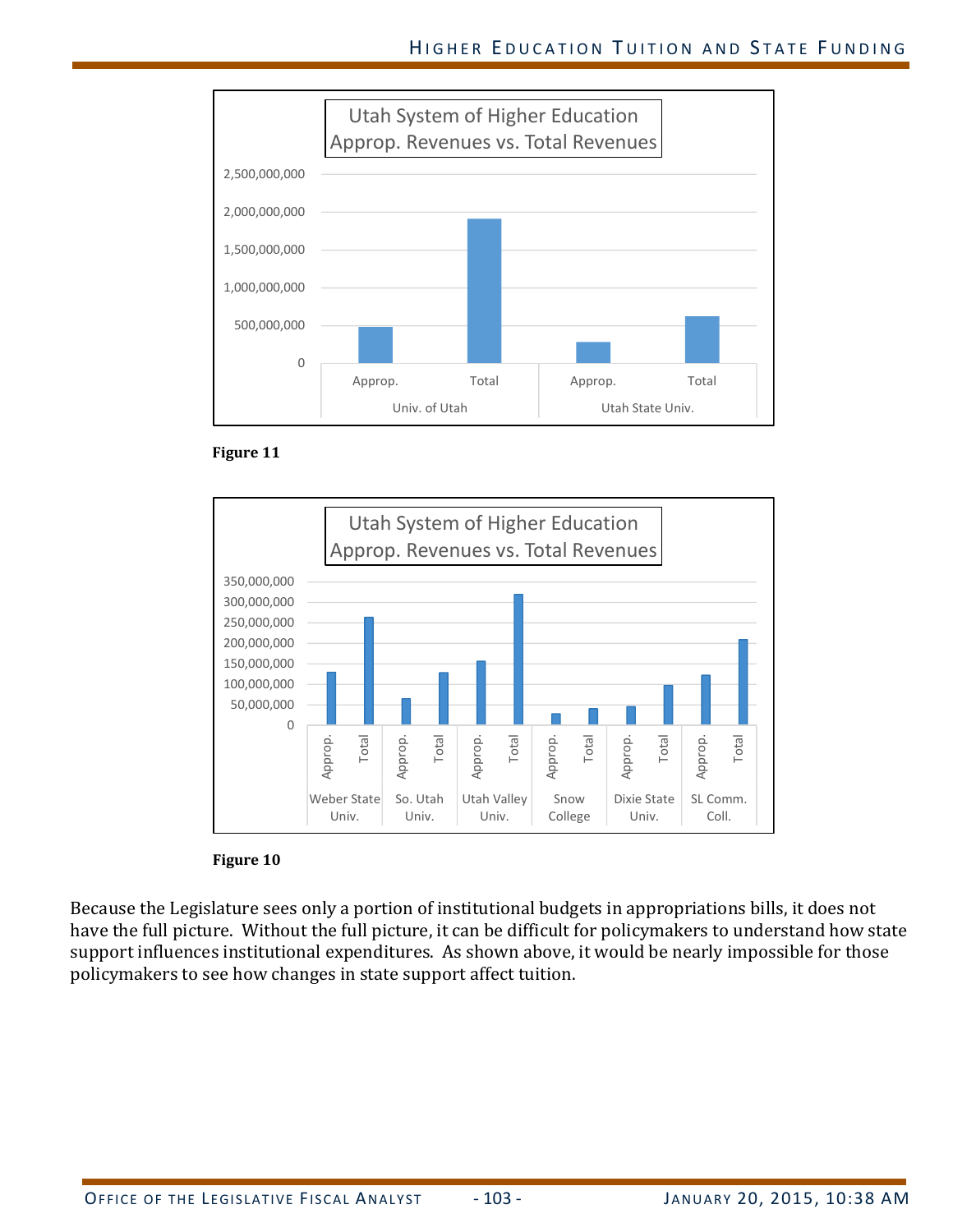## **APPROPRIATED TUITION COMPARED WITH ESTIMATED TUITION**

Beyond the exclusion of nearly two thirds of higher education revenue from legislative appropriations, even some amounts included in the bills are not accurately estimated.

Utah Code 53B-7-101 (7) states that "The board shall recommend to each session of the Legislature the minimum tuitions, resident and nonresident, for each institution which it considers necessary to implement the budget recommendations. The board may fix tuition, fees, and charges for each institution at levels it finds necessary to meet budget requirements."

Currently, the budget request presented to the Legislature by the board includes tuition at the current year's level. The tuition amounts are not adjusted for its budget recommendations or anticipated cost increases. Budget requests over at least the past decade have not included any increase or decrease to the then-current tuition rate.

After each General Session, the Board of Regents approves tuition increases, based in part on legislative action regarding compensation. Institutions then estimate the amount of tuition they expect to receive during the upcoming year, based on the approved tuition rates. The estimated adjusted gross tuition is based on the number of resident and non-resident students, undergraduate and graduate students, and employee/dependent benefits. Waivers reduce the adjusted gross tuition, resulting in net tuition. The net tuition, together with some miscellaneous fees (such as applications fees and library fees - not mandatory general student fees) result in the amount built into the budgets listed as Dedicated Credits.

For FY 2015, the estimated USHE tuition after rate adjustments is \$680.5 million. That amount will showup in next year's budget documents as the current year "estimated" amount. Because the State Board of Regents will not yet have approved tuition increases, the same amount will also be used as the dedicated credit amount in the FY 2016 base budgets. This order of operations - legislative appropriations followed by Regents' action on tuition - creates a lag in the data presented to legislators. As shown in Figure 13, actual tuition collected by USHE institutions has been between 3 percent and 14 percent more than presented to legislators in the budget process.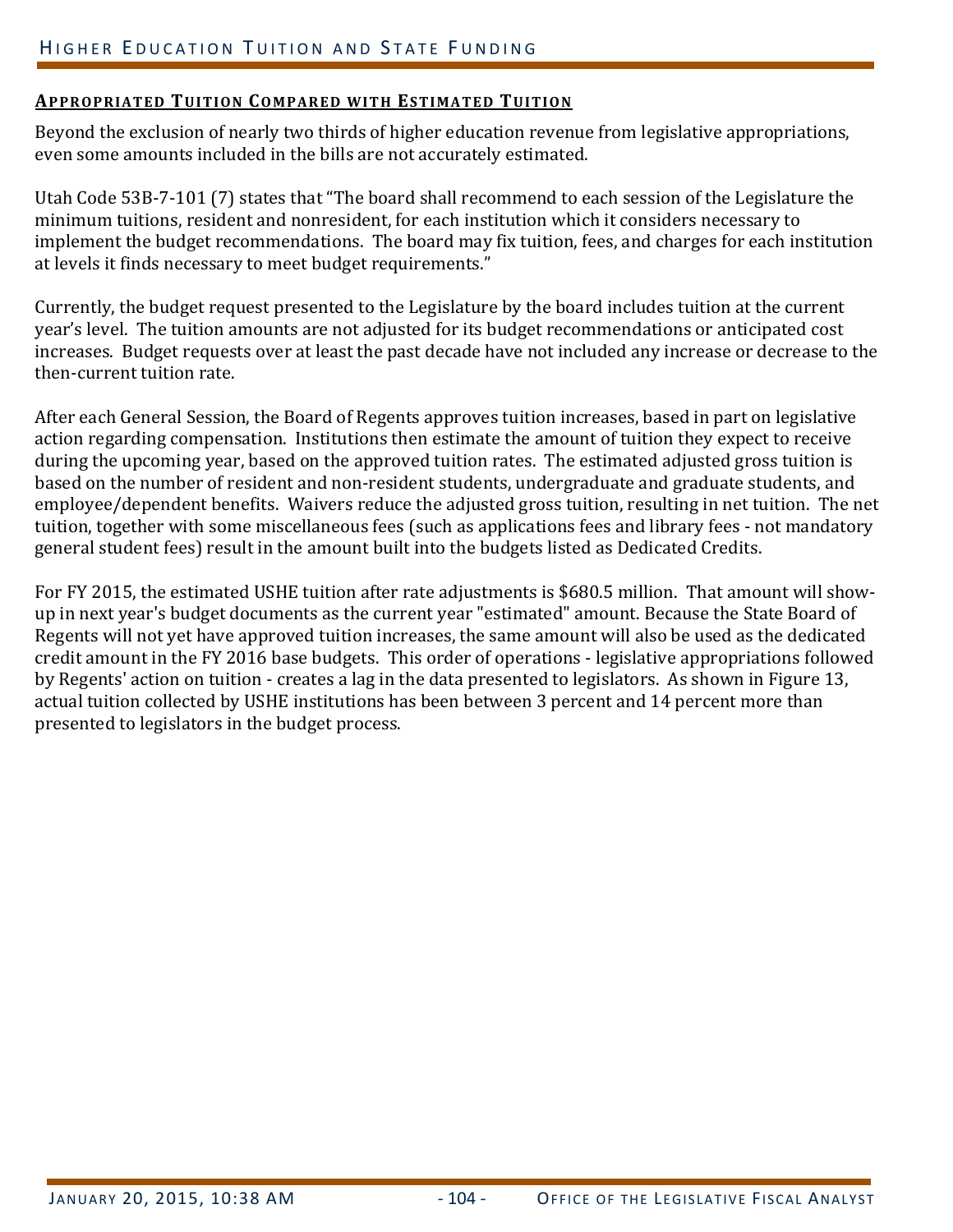

**Figure 11**

## **USHE TUITION COMPARED WITH OTHER STATES**

Another possible explanation for the apparent lack of correlation between state support and tuition might be market conditions. Our statistical models did not include proxies for higher education prices in competing institutions. However, we feel it is important to provide that context here.

The following three figures show the 2013-2014 Resident, Undergraduate tuition and fees at each of the USHE institutions. To compare the USHE institutions' tuition and fees to others, the average tuition and fees from WICHE states, Rocky Mountain states, and peer institutions are also shown. Additional data can be found in Appendix  $C$  (Tables 5-7).

As the figures show, tuition at USHE's six universities (University of Utah, Utah State University, Weber State University, Southern Utah University, Utah Valley University, and Dixie State University) is below these three benchmarks (other WICHE institutions, other Rocky Mountain institutions, and specific peer institutions) with the one exception - Southern Utah University is 113 percent of the average of the comparable Rocky Mountain institutions.

This scenario changes when comparing the state's community colleges (Snow, Utah State University – Eastern, and Salt Lake Community College). The tuition at each of the three community colleges is about the same, and is higher than the averages of comparable WICHE, Rocky Mountain, and peer institutions, with the one exception of Snow College compared to its peer institutions.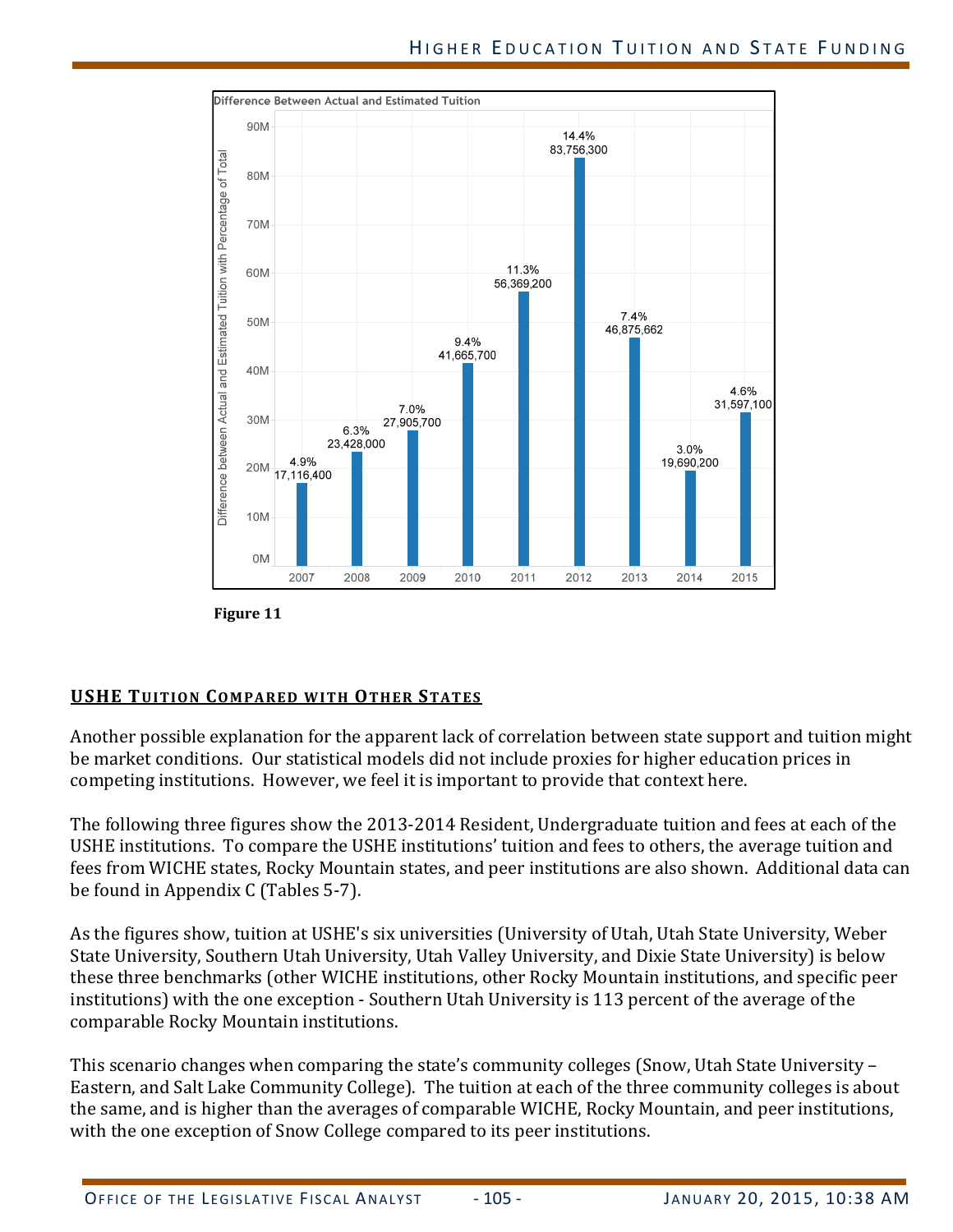The University of Utah's FY 2013-14 tuition and fee level of \$7,457 is approximately 67 percent of the WICHE average of \$11,067, 85 percent of the Rocky Mountain average of \$8,818, and 66 percent of the University's peer groups' average of \$11,294.

Utah State University's FY 2013-14 tuition and fee level is \$6,185 and is approximately 82 percent of the WICHE average of \$7,584, 81 percent of the Rocky Mountain average of \$7,607, and 77 percent of the University's peer groups' average of \$7,494.





Weber State University's FY 2013-14 tuition and fee level of \$4,991 is approximately 76 percent of the WICHE average of \$6,567, 80 percent of the Rocky Mountain average of \$6,210, and 70 percent of the University's peer groups' average of \$7,098.

The FY 2013-14 tuition and fee level at Southern State University is \$5,924. This is approximately 96 percent of the WICHE average of \$6,197, 113 percent of the Rocky Mountain average of \$5,242, and 78 percent of the University's peer groups' average of \$7,565.

Utah Valley University's FY 2013-14 tuition and fee level of \$5,086 is approximately 81 percent of the WICHE average of \$6,274, 88 percent of the Rocky Mountain average of \$5,780, and 75 percent of the University's peer groups' average of \$6,752.

The FY 2013-14 tuition and fee level at Dixie State University is \$4,285. This is approximately 68 percent of the WICHE average of \$6,274, 74 percent of the Rocky Mountain average of \$5,780, and 67 percent of the University's peer groups' average of  $$6,430$ .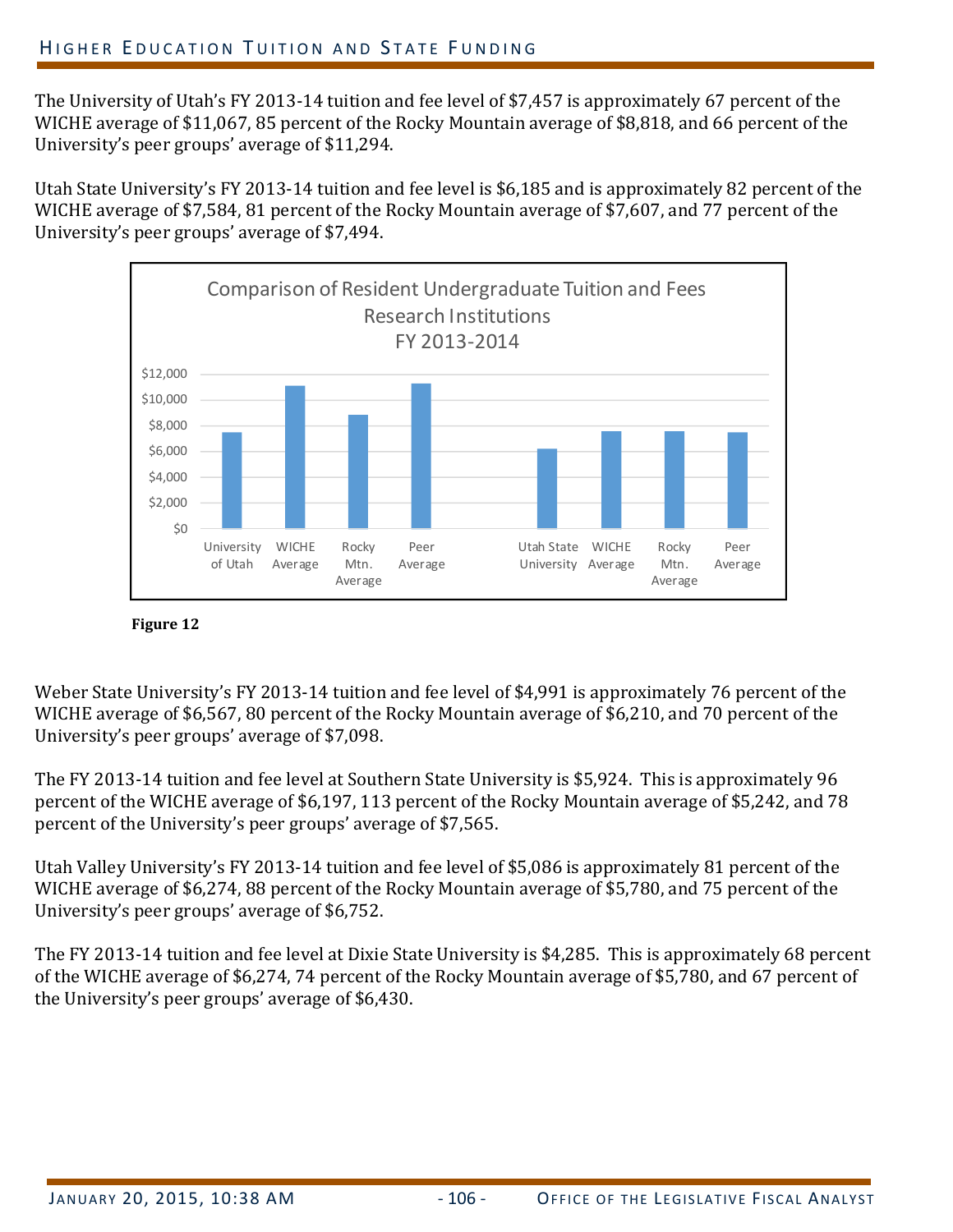



Snow College's FY 2013-14 tuition and fee level of \$3,220 is approximately 133 percent of the WICHE average of \$2,423, 123 percent of the Rocky Mountain average of \$2,629, and 91 percent of the College's peer groups' average of \$3,537.

The FY 2013-14 tuition and fee level at Utah State University – Eastern is \$3,221. This is also 133 percent of the WICHE average of \$2,423, and 123 percent of the Rocky Mountain average of \$2,629. (No peer group was identified.)

Salt Lake Community College's FY 2013-14 tuition and fee level of \$3,242 is approximately 134 percent of the WICHE average of \$2,423, 123 percent of the Rocky Mountain average of \$2,629, and 104 percent of the College's peer groups' average of \$3,127.

Note: Both Snow College's and Salt Lake Community College's peer institutions generally receive local property tax support in addition to state tax funds, which helps those institutions keep their tuition levels lower.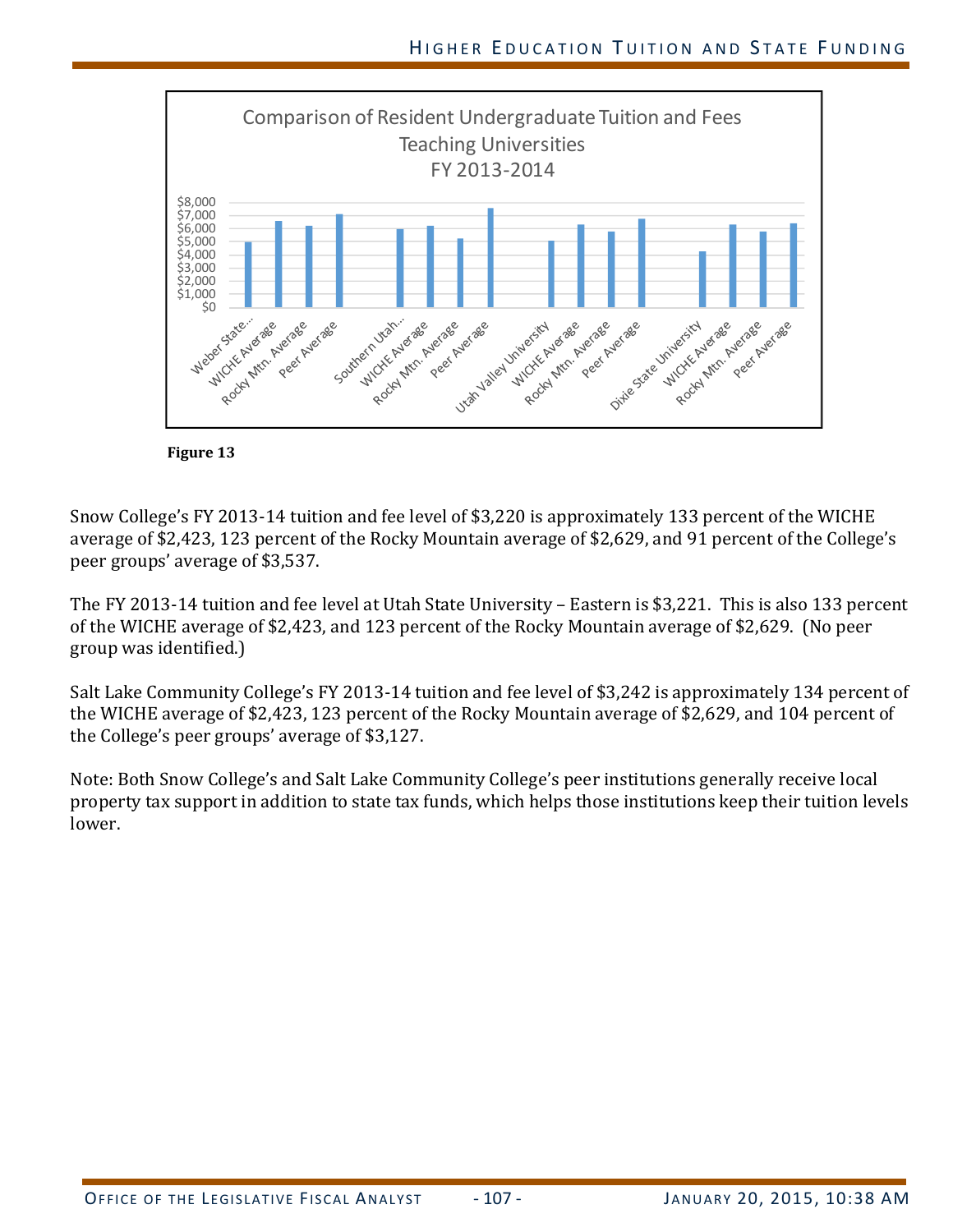

**Figure 14**

### **CONCLUSIONS AND RECOMMENDATIONS**

By utilizing various statistical measures, we determined that changes in state tax funding appropriated for higher education do not correlate with changes in tuition. Better predictors of future tuition increases include previous tuition increases, the number of FTE students, wage growth, and, at times, inflation.

One possible reason for the apparent disconnect is that the Legislature appropriates only state funds and tuition to USHE institutions. Overall, this is about one-third of the total institutional budgets, leaving legislators seeing only a part of total revenue and expenditures.

Another potential explanation for the lack of correlation is that legislators do not see how tuition is impacted by budget decisions. When USHE submits budget recommendations for a new year, it holds tuition constant. 

Finally, market conditions could explain why state funds and tuition are not correlated in this study. We compared the current level of tuition at USHE institutions, relative to other states' institutions. Generally, tuition at the six USHE research and teaching universities is below their respective comparable groups, while tuition at the three USHE community colleges is well above their respective comparable groups.

The Analyst recommends the following:

- 1. We recommend the Legislature consider including all revenue sources and expenditures in appropriations, giving them the opportunity to make more informed policy decisions.
- 2. We recommend that the board submit tuition increases as part of its plan of financing when it presents its budget. Not only would this facilitate the Board's adherence to current statute (53B-7-101), but it would also more accurately reflect expected revenue, resulting in more closely matching expected tuition with appropriations.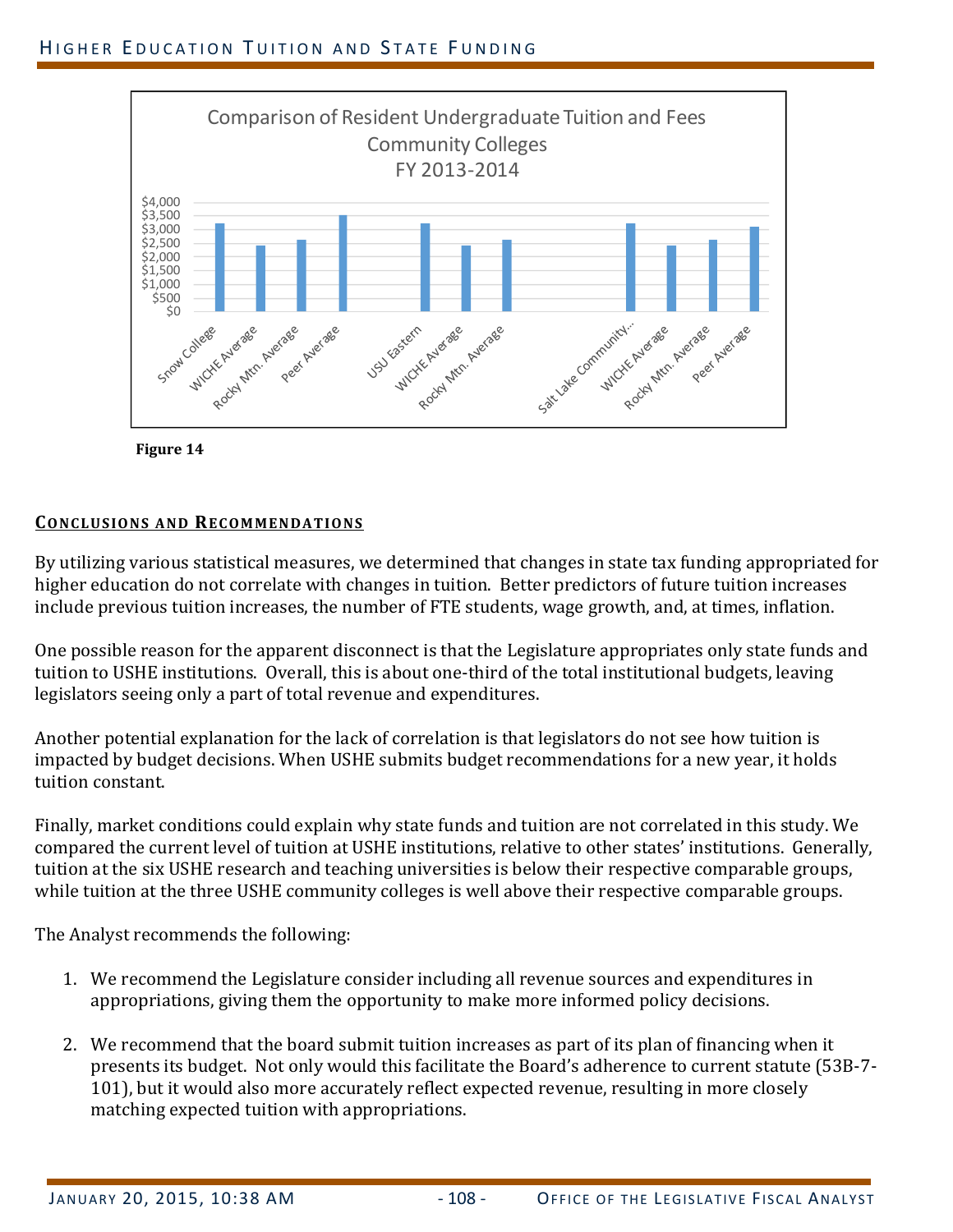## Appendix A - Historical Tuition Increase - First and Second Tier

| <b>Utah System of Higher Education</b><br><b>Resident Tuition</b> |         |         |         |         |         |         |           |           |           |           |           |
|-------------------------------------------------------------------|---------|---------|---------|---------|---------|---------|-----------|-----------|-----------|-----------|-----------|
| FY 2000 through FY 2015                                           |         |         |         |         |         |         |           |           |           |           |           |
|                                                                   | 04-05   | 05-06   | 06-07   | 07-08   | 08-09   | 09-10   | $10 - 11$ | $11 - 12$ | $12 - 13$ | $13 - 14$ | $14 - 15$ |
| University of Utah                                                | \$3,364 | \$3.629 | \$3.972 | \$4.270 | \$4.526 | \$4.956 | \$5.427   | \$5.850   | \$6.201   | \$6,511   | \$6.889   |
| <b>First-Tier Increases</b>                                       | 3.0%    | 3.5%    | 4.0%    | 4.0%    | 3.5%    | 1.0%    | 1.5%      | 5.0%      | 4.5%      | 5.0%      | 4.0%      |
| Second-Tier Increases                                             | 7.0%    | 4.4%    | 5.5%    | 3.5%    | 2.5%    | 8.5%    | 8.0%      | 2.8%      | 1.5%      | 0.0%      | 1.8%      |
| <b>Utah State University</b>                                      | \$2,850 | \$3.128 | \$3.378 | \$3.615 | \$3.832 | \$4,043 | \$4.346   | \$4.737   | \$5.021   | \$5,273   | \$5,563   |
| First-Tier Increases                                              | 3.0%    | 3.5%    | 4.0%    | 4.0%    | 3.5%    | 1.0%    | 1.5%      | 5.0%      | 4.5%      | 5.0%      | 4.0%      |
| Second-Tier Increases                                             | 4.0%    | 6.3%    | 4.0%    | 3.0%    | 2.5%    | 4.5%    | 6.0%      | 4.0%      | 1.5%      | 0.0%      | 1.5%      |
| Weber State University                                            | \$2.344 | \$2.573 | \$2.793 | \$2.988 | \$3.153 | \$3.358 | \$3.559   | \$3.773   | \$3.962   | \$4.159   | \$4.326   |
| <b>First-Tier Increases</b>                                       | 3.0%    | 3.5%    | 4.0%    | 4.0%    | 3.5%    | 1.0%    | 1.5%      | 5.0%      | 4.5%      | 5.0%      | 4.0%      |
| Second-Tier Increases                                             | 7.0%    | 6.3%    | 4.5%    | 3.0%    | 2.0%    | 5.5%    | 4.5%      | 1.0%      | 0.5%      | 0.0%      | 0.0%      |
| Southern Utah University                                          | \$2,588 | \$2.834 | \$3.060 | \$3.274 | \$3,502 | \$3.730 | \$4.196   | \$4.658   | \$4.961   | \$5,208   | \$5.416   |
| <b>First-Tier Increases</b>                                       | 3.0%    | 3.5%    | 4.0%    | 4.0%    | 3.5%    | 1.0%    | 1.5%      | 5.0%      | 4.5%      | 5.0%      | 4.0%      |
| Second-Tier Increases                                             | 8.0%    | 6.0%    | 4.0%    | 3.0%    | 3.5%    | 5.5%    | 11.0%     | 6.0%      | 2.0%      | 0.0%      | 0.0%      |
| Snow College                                                      | \$1.494 | \$1.636 | \$1.784 | \$1.882 | \$1,967 | \$2.152 | \$2,356   | \$2,521   | \$2.697   | \$2,830   | \$2,999   |
| <b>First-Tier Increases</b>                                       | 3.0%    | 3.5%    | 4.0%    | 4.0%    | 3.5%    | 1.0%    | 1.5%      | 5.0%      | 4.5%      | 5.0%      | 4.0%      |
| Second-Tier Increases                                             | 6.1%    | 6.0%    | 5.0%    | 1.5%    | 1.0%    | 8.5%    | 8.0%      | 2.0%      | 2.5%      | 0.0%      | 2.0%      |
| Dixie State University                                            | \$1,524 | \$1,602 | \$2.100 | \$2,292 | \$2,442 | \$2.640 | \$2.941   | \$3,288   | \$3,469   | \$3,642   | \$3,794   |
| <b>First-Tier Increases</b>                                       | 3.0%    | 3.5%    | 4.0%    | 4.0%    | 3.5%    | 1.0%    | 1.5%      | 5.0%      | 4.5%      | 5.0%      | 4.0%      |
| Second-Tier Increases                                             | 4.6%    | 1.6%    | 27.1%   | 5.0%    | 3.0%    | 7.1%    | 9.9%      | 6.8%      | 1.0%      | 0.0%      | 0.0%      |
| College of Eastern Utah/USU-Eas                                   | \$1,505 | \$1,611 | \$1,749 | \$1,819 | \$1,900 | \$2,070 | \$2,267   | \$2.471   | \$2,619   |           |           |
| <b>First-Tier Increases</b>                                       | 3.0%    | 3.5%    | 4.0%    | 4.0%    | 3.5%    | 1.0%    | 1.5%      | 5.0%      | 4.5%      |           |           |
| Second-Tier Increases                                             | 4.0%    | 3.5%    | 4.5%    | 0.0%    | 0.5%    | 8.0%    | 8.0%      | 4.0%      | 1.5%      |           |           |
| Utah Valley University                                            | \$2,372 | \$2,580 | \$2,812 | \$3,000 | \$3,188 | \$3,464 | \$3.672   | \$3,944   | \$4,121   | \$4,368   | \$4.542   |
| <b>First-Tier Increases</b>                                       | 3.0%    | 3.5%    | 4.0%    | 4.0%    | 3.5%    | 1.0%    | 1.5%      | 5.0%      | 4.5%      | 5.0%      | 4.0%      |
| Second-Tier Increases                                             | 11.5%   | 5.3%    | 5.0%    | 2.7%    | 2.8%    | 7.7%    | 4.5%      | 2.4%      | 0.0%      | 1.0%      | 0.0%      |
| Salt Lake Community College                                       | \$1,832 | \$1,968 | \$2.046 | \$2,168 | \$2,286 | \$2,376 | \$2.519   | \$2.640   | \$2,759   | \$2,924   | \$3,040   |
| <b>First-Tier Increases</b>                                       | 3.0%    | 3.5%    | 4.0%    | 4.0%    | 3.5%    | 1.0%    | 1.5%      | 5.0%      | 4.5%      | 5.0%      | 5.0%      |
| Second-Tier Increases                                             | 5.0%    | 3.9%    | 0.0%    | 2.0%    | 2.0%    | 3.0%    | 4.5%      | 0.0%      | 0.0%      | 1.0%      | 0.0%      |
| Utah System of Higher Education                                   |         |         |         |         |         |         |           |           |           |           |           |
| <b>First-Tier Increases</b>                                       | 3.0%    | 3.5%    | 4.0%    | 4.0%    | 4.0%    | 1.0%    | 1.5%      | 5.0%      | 4.5%      | 5.0%      | 4.0%      |
| Average Second-Tier Incre                                         | 6.4%    | 4.8%    | 6.6%    | 2.6%    | 2.2%    | 6.5%    | 7.2%      | 3.2%      | 1.2%      | 0.3%      | 0.7%      |

#### **Table 3**

| <b>Utah System of Higher Education</b><br><b>Non-Resident Tuition</b><br>FY 2000 through FY 2015 |           |          |          |          |          |          |           |           |           |           |           |
|--------------------------------------------------------------------------------------------------|-----------|----------|----------|----------|----------|----------|-----------|-----------|-----------|-----------|-----------|
|                                                                                                  | $04 - 05$ | 05-06    | 06-07    | 07-08    | 08-09    | $09-10$  | $10 - 11$ | $11 - 12$ | $12 - 13$ | $13 - 14$ | $14 - 15$ |
| University of Utah                                                                               | \$11.774  | \$12.701 | \$13.902 | \$14.945 | \$15.842 | \$17.346 | \$18.994  | \$20,476  | \$21.704  | \$22.790  | \$24,111  |
| <b>First-Tier Increases</b>                                                                      | 3.0%      | 3.5%     | 4.0%     | 4.0%     | 3.5%     | 1.0%     | 1.5%      | 5.0%      | 4.5%      | 5.0%      | 4.0%      |
| Second-Tier Increases                                                                            | 7.0%      | 4.4%     | 5.5%     | 3.5%     | 2.5%     | 8.5%     | 8.0%      | 2.8%      | 1.5%      | 0.0%      | 1.8%      |
| <b>Utah State University</b>                                                                     | \$9,178   | \$10.072 | \$10.878 | \$11.639 | \$12.338 | \$13.017 | \$13.993  | \$15,252  | \$16.168  | \$16.976  | \$17.910  |
| <b>First-Tier Increases</b>                                                                      | 3.0%      | 3.5%     | 4.0%     | 4.0%     | 3.5%     | 1.0%     | 1.5%      | 5.0%      | 4.5%      | 5.0%      | 4.0%      |
| Second-Tier Increases                                                                            | 4.0%      | 6.3%     | 4.0%     | 3.0%     | 2.5%     | 4.5%     | 6.0%      | 4.0%      | 1.5%      | 0.0%      | 1.5%      |
| Weber State University                                                                           | \$8,204   | \$9,007  | \$9,776  | \$10,459 | \$10,459 | \$10,825 | \$11,150  | \$11,484  | \$12,058  | \$12,480  | \$12,980  |
| <b>First-Tier Increases</b>                                                                      | 3.0%      | 3.5%     | 4.0%     | 4.0%     | 3.5%     | 1.0%     | 1.5%      | 5.0%      | 4.5%      | 3.5%      | 4.0%      |
| Second-Tier Increases                                                                            | 7.0%      | 6.3%     | 4.5%     | 3.0%     | 2.0%     | 5.5%     | 4.5%      | 1.0%      | 5.0%      | 0.0%      | 0.0%      |
| Southern Utah University                                                                         | \$8,542   | \$9,353  | \$10.098 | \$10.805 | \$11,560 | \$12,308 | \$13.846  | \$15,370  | \$16.368  | \$17.186  | \$17,874  |
| <b>First-Tier Increases</b>                                                                      | 3.0%      | 3.5%     | 4.0%     | 4.0%     | 3.5%     | 1.0%     | 1.5%      | 5.0%      | 4.5%      | 5.0%      | 4.0%      |
| Second-Tier Increases                                                                            | 8.0%      | 6.0%     | 4.0%     | 3.0%     | 3.5%     | 5.5%     | 11.0%     | 6.0%      | 2.0%      | 0.0%      | 0.0%      |
| Snow College                                                                                     | \$6.256   | \$6.850  | \$7.118  | \$7.509  | \$7.847  | \$7.848  | \$8.594   | \$9.196   | \$9.840   | \$10,332  | \$10.952  |
| <b>First-Tier Increases</b>                                                                      | 3.0%      | 3.5%     | 4.0%     | 4.0%     | 3.5%     | 1.0%     | 1.5%      | 5.0%      | 4.5%      | 5.0%      | 4.0%      |
| Second-Tier Increases                                                                            | 6.1%      | 6.0%     | 0.0%     | 1.5%     | 1.0%     | 8.5%     | 8.0%      | 2.0%      | 2.5%      | 0.0%      | 2.0%      |
| Dixie State University                                                                           | \$6.672   | \$7,008  | \$8.664  | \$9.011  | \$9.612  | \$10.392 | \$11.568  | \$12.936  | \$11.101  | \$11.656  | \$12,130  |
| <b>First-Tier Increases</b>                                                                      | 3.0%      | 3.5%     | 4.0%     | 4.0%     | 3.5%     | 1.0%     | 1.5%      | 5.0%      | 4.5%      | 5.0%      | 4.0%      |
| Second-Tier Increases                                                                            | 4.6%      | 1.6%     | 19.6%    | 0.0%     | 3.0%     | 7.1%     | 9.9%      | 6.8%      | 1.0%      | 0.0%      | 0.0%      |
| College of Eastern Utah                                                                          | \$6,309   | \$6,752  | \$7,329  | \$7.622  | \$3,800  | \$4.140  | \$4,540   | \$4,944   | \$5,241   | \$0       | \$0       |
| <b>First-Tier Increases</b>                                                                      | 3.0%      | 3.5%     | 4.0%     | 4.0%     | 3.5%     | 1.0%     | 1.5%      | 5.0%      | 4.5%      |           |           |
| Second-Tier Increases                                                                            | 4.0%      | 3.5%     | 4.5%     | 0.0%     | 0.5%     | 8.0%     | 8.0%      | 4.0%      | 1.5%      |           |           |
| Utah Valley University                                                                           | \$8,302   | \$9.030  | \$9.842  | \$10,501 | \$10,950 | \$11.304 | \$11,630  | \$12,300  | \$12.854  | \$13,538  | \$14.074  |
| <b>First-Tier Increases</b>                                                                      | 3.0%      | 3.5%     | 4.0%     | 4.0%     | 3.5%     | 1.0%     | 1.5%      | 5.0%      | 4.5%      | 5.3%      | 4.0%      |
| Second-Tier Increases                                                                            | 11.5%     | 5.3%     | 5.0%     | 2.7%     | 2.8%     | 7.7%     | 4.5%      | 2.4%      | $0.0\%$   | 0.0%      | 0.0%      |
| Salt Lake Community College                                                                      | \$6,412   | \$6,888  | \$7,161  | \$7,588  | \$8,000  | \$8,316  | \$8,760   | \$9,192   | \$9,601   | \$10,176  | \$10,582  |
| <b>First-Tier Increases</b>                                                                      | 3.0%      | 3.5%     | 4.0%     | 4.0%     | 3.5%     | 1.0%     | 1.5%      | 5.0%      | 4.5%      | 5.0%      | 4.0%      |
| Second-Tier Increases                                                                            | 5.0%      | 3.9%     | 0.0%     | 2.0%     | 2.0%     | 3.0%     | 4.5%      | 0.0%      | $0.0\%$   | 1.0%      | 0.0%      |
| Utah System of Higher Education                                                                  |           |          |          |          |          |          |           |           |           |           |           |
| <b>First-Tier Increases</b>                                                                      | 3.0%      | 3.5%     | 4.0%     | 4.0%     | 4.0%     | 1.0%     | 1.5%      | 5.0%      | 5.0%      | 5.0%      | 5.0%      |
| Average Second-Tier Incre                                                                        | 6.4%      | 4.8%     | 5.2%     | 2.1%     | 2.2%     | 6.5%     | 7.2%      | 3.2%      | 1.7%      | 0.1%      | 0.7%      |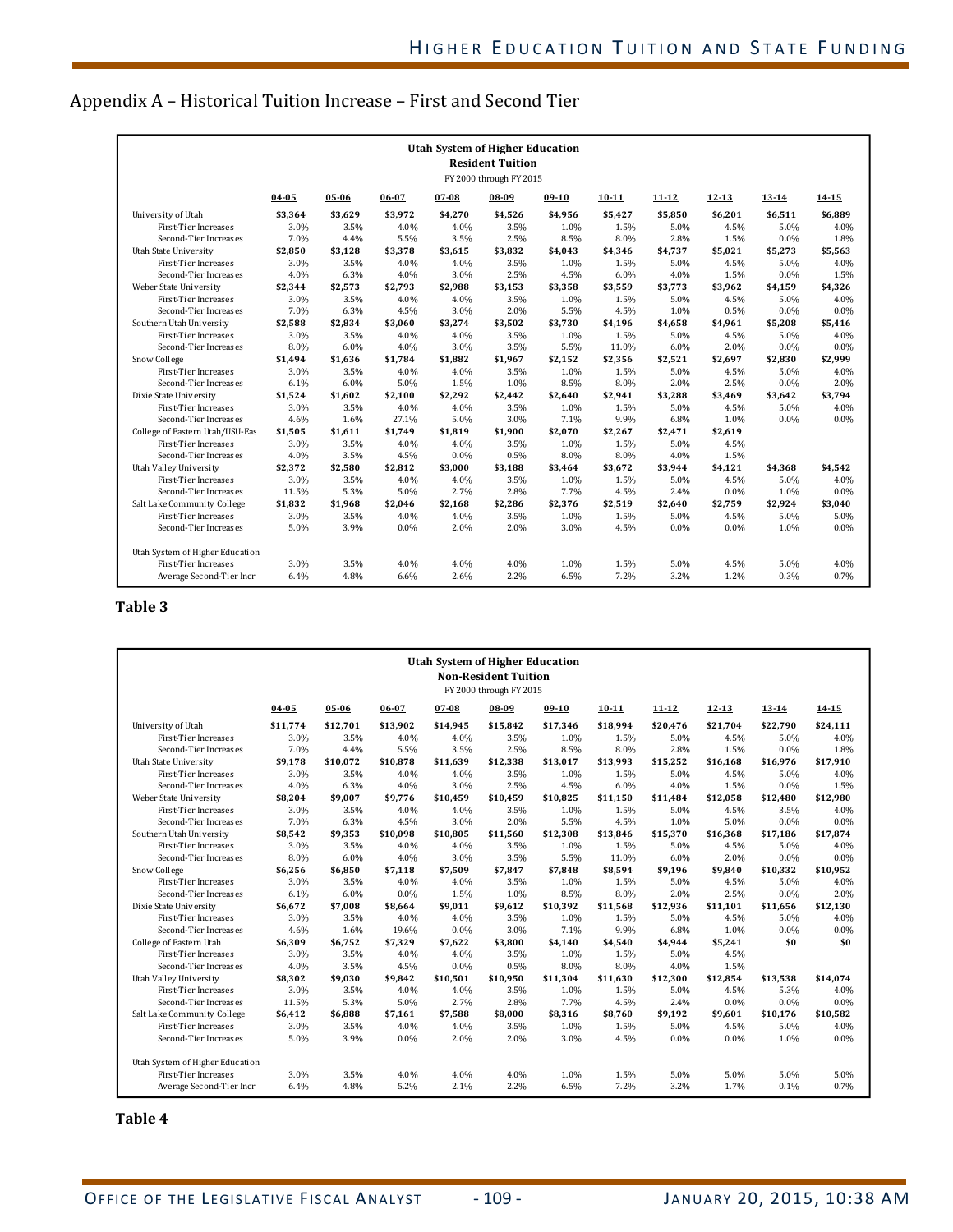



**Figure 15**



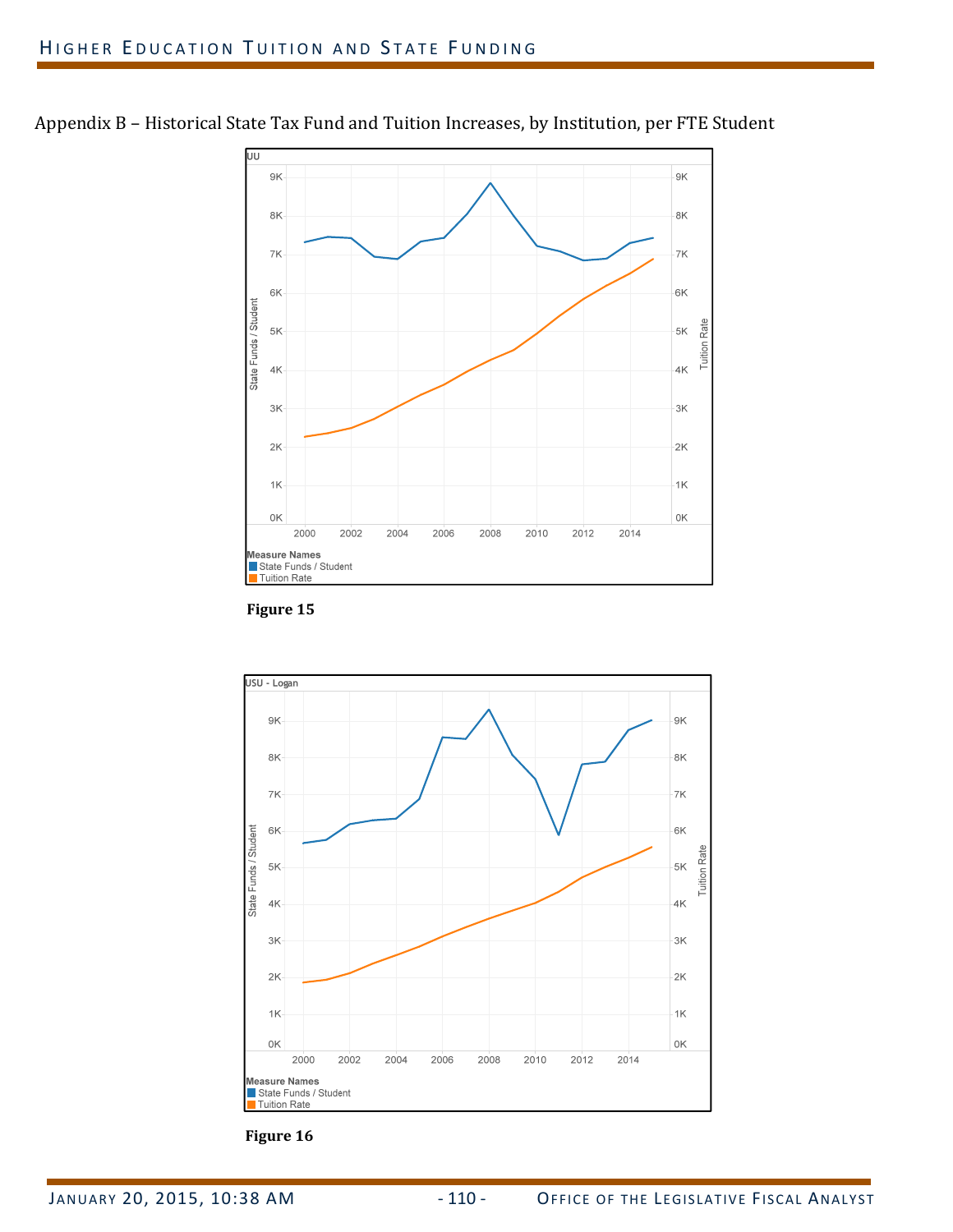





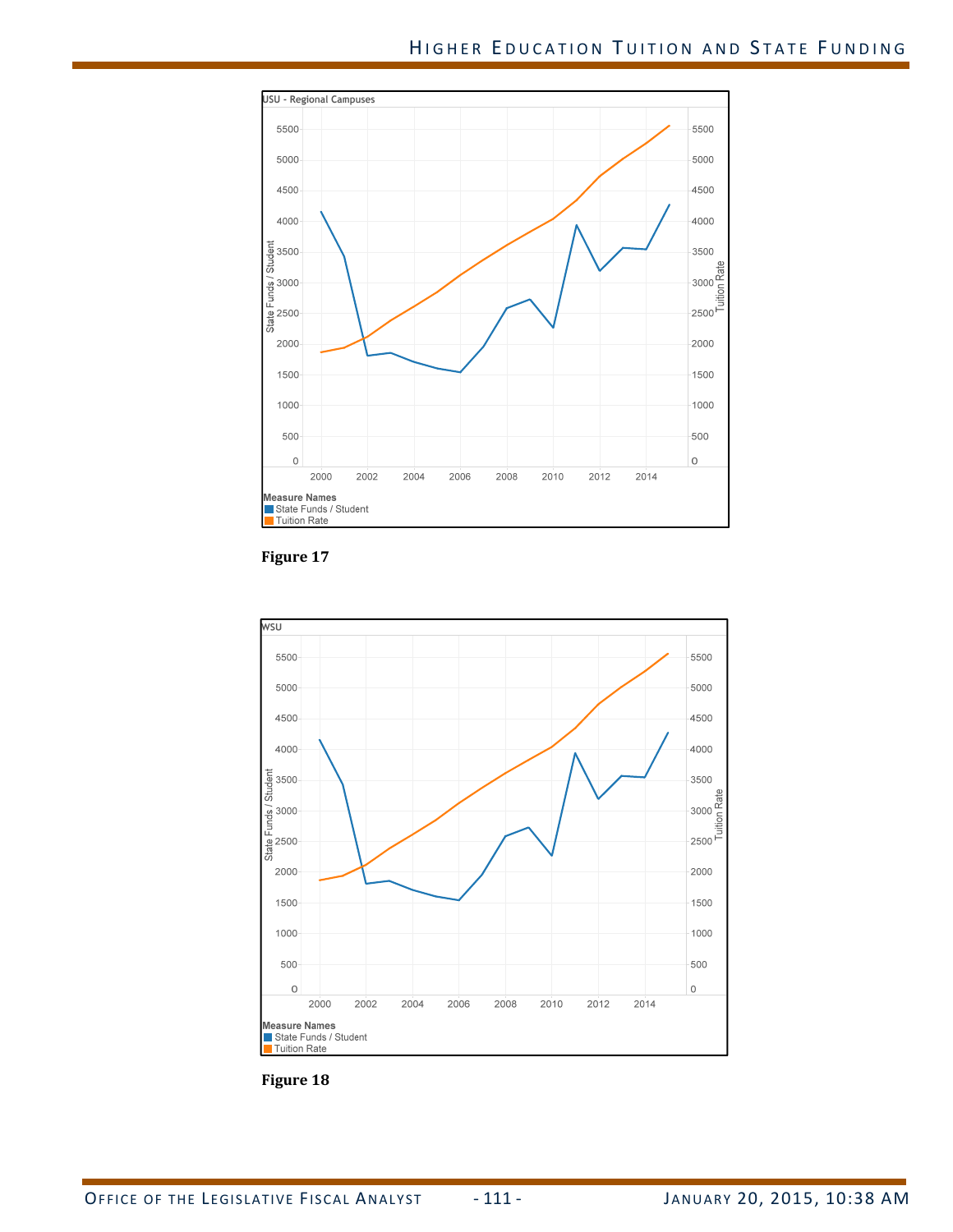# HIGHER EDUCATION TUITION AND STATE FUNDING



**Figure 19**



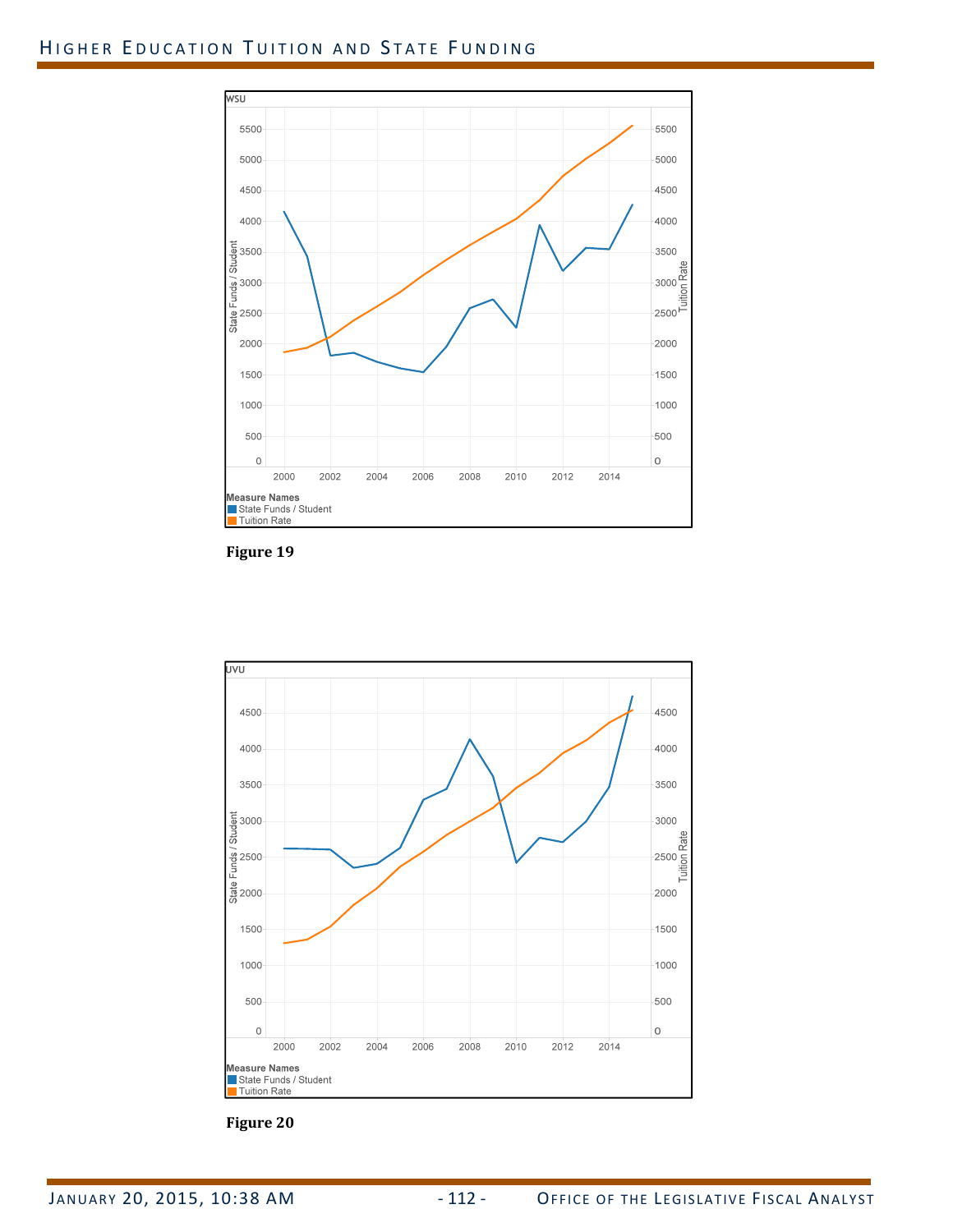



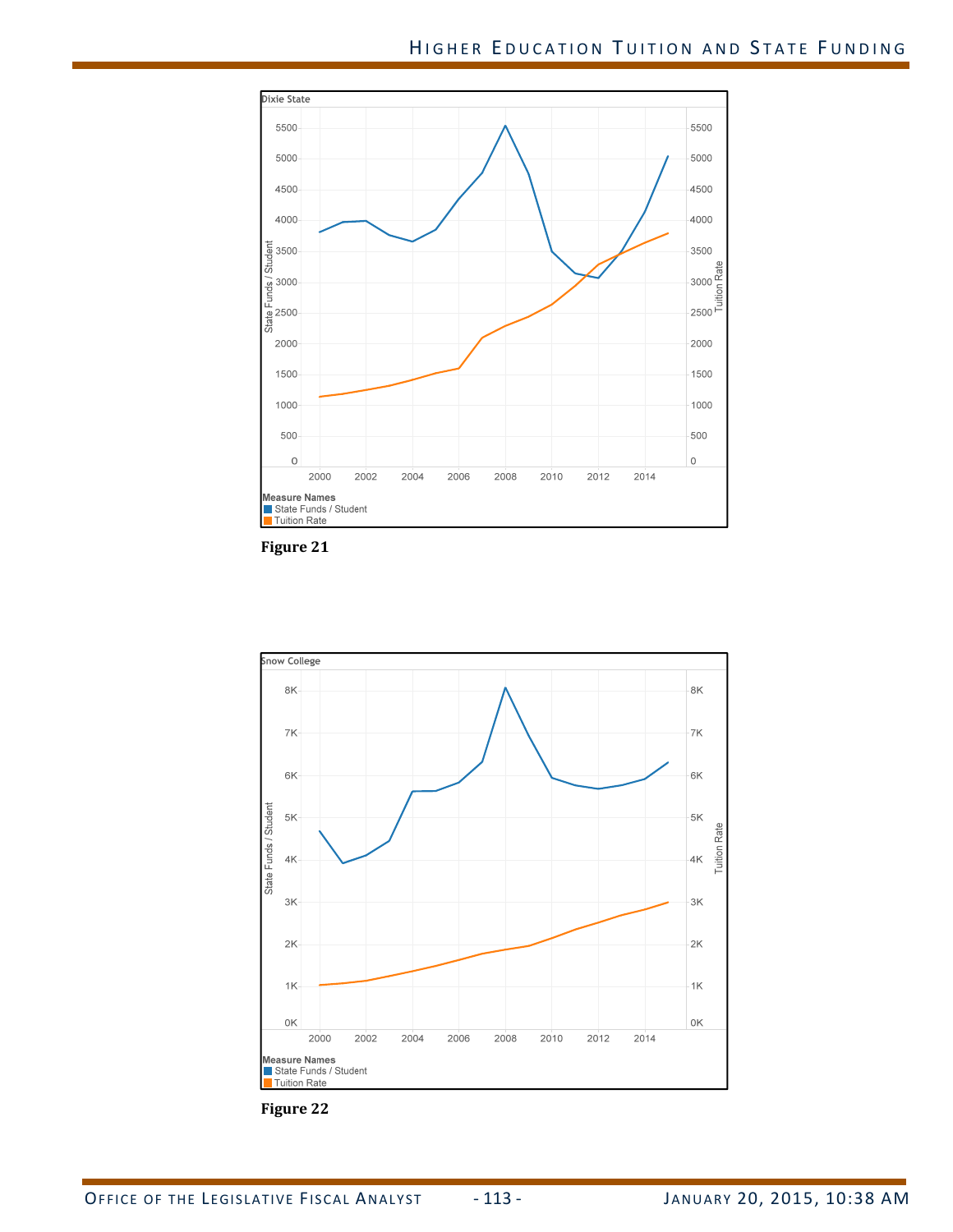# HIGHER EDUCATION TUITION AND STATE FUNDING







**Figure 24**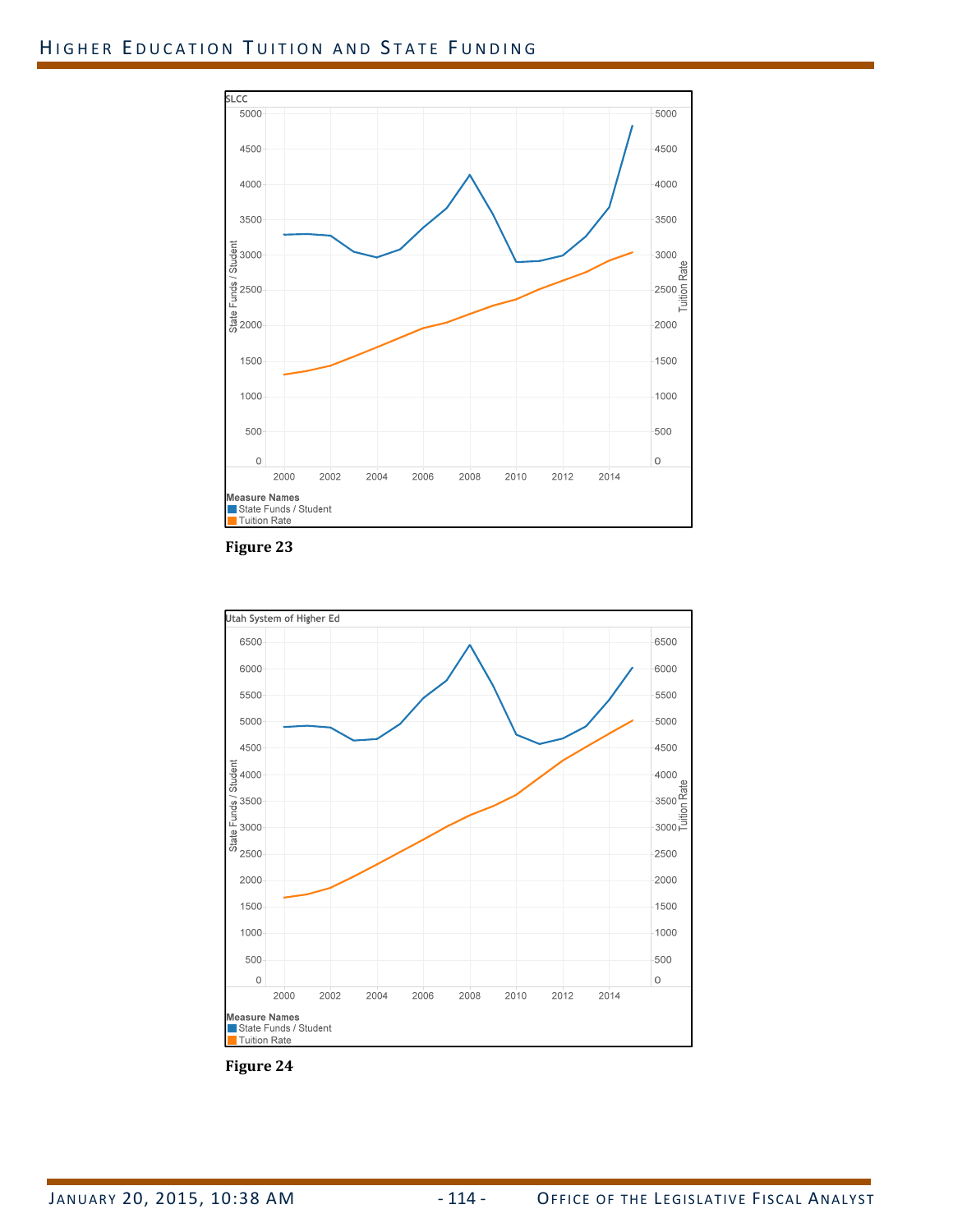# Appendix C - Tuition and Fee Comparisons

| <b>Doctorate Institutions</b><br><b>Resident, Undergraduate Tuition and Fees</b><br>FY 2013-2014 |                         |  |  |  |  |  |  |
|--------------------------------------------------------------------------------------------------|-------------------------|--|--|--|--|--|--|
| Institution                                                                                      | <b>Tuition and Fees</b> |  |  |  |  |  |  |
| <b>University of Utah</b>                                                                        | \$7,457                 |  |  |  |  |  |  |
| <b>WICHE Average</b>                                                                             | \$11,067                |  |  |  |  |  |  |
| Rocky Mtn. Average                                                                               | \$8,818                 |  |  |  |  |  |  |
| Peer Average                                                                                     | \$11,294                |  |  |  |  |  |  |
| U of U % of WICHE average                                                                        | 67.4%                   |  |  |  |  |  |  |
| U of U % of Rocky Mountain average                                                               | 84.6%                   |  |  |  |  |  |  |
| U of U % of Peer average                                                                         | 66.0%                   |  |  |  |  |  |  |
| <b>Utah State University</b>                                                                     | \$6,185                 |  |  |  |  |  |  |
| <b>WICHE Average</b>                                                                             | \$7,584                 |  |  |  |  |  |  |
| Rocky Mtn. Average                                                                               | \$7,607                 |  |  |  |  |  |  |
| Peer Average                                                                                     | \$7,494                 |  |  |  |  |  |  |
| USU % of WICHE average                                                                           | 81.6%                   |  |  |  |  |  |  |
| USU % of Rocky Mountain average                                                                  | 81.3%                   |  |  |  |  |  |  |
| USU % of Peer average *                                                                          | 77.3%                   |  |  |  |  |  |  |
|                                                                                                  |                         |  |  |  |  |  |  |
| * USU Tuition for comparison to Peer Institutions is \$5,796 based on 12 credit hours.           |                         |  |  |  |  |  |  |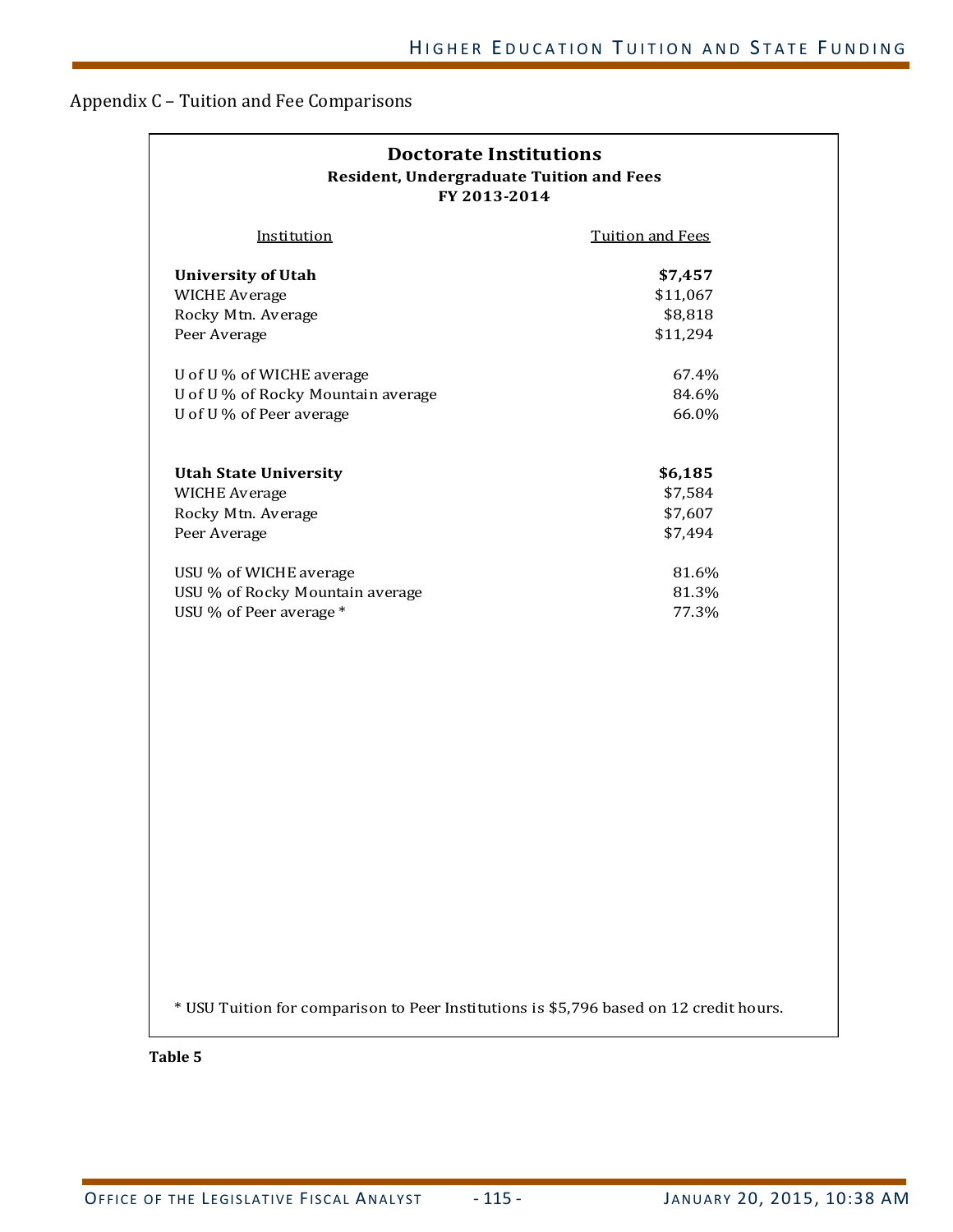### **Resident, Undergraduate Tuition and Fees Masters Institutions FY 2013‐2014**

| <u>Institution</u>                                    | <b>Tuition and Fees</b> |
|-------------------------------------------------------|-------------------------|
| <b>Weber State University</b>                         | \$4,991                 |
| <b>WICHE Average</b>                                  | \$6,567                 |
| Rocky Mtn. Average                                    | \$6,210                 |
| Peer Average                                          | \$7,098                 |
|                                                       |                         |
| WSU % of WICHE average                                | 76.0%                   |
| WSU % of Rocky Mountain average                       | 80.4%                   |
| WSU % of Peer average                                 | 70.3%                   |
|                                                       |                         |
| <b>Southern Utah University</b>                       | \$5,924                 |
| <b>WICHE Average</b>                                  | \$6,197                 |
| Rocky Mtn. Average                                    | \$5,242                 |
| Peer Average                                          | \$7,565                 |
|                                                       |                         |
| SUU % of WICHE average                                | 95.6%                   |
| SUU % of Rocky Mountain average                       | 113.0%                  |
| SUU % of Peer average                                 | 78.3%                   |
|                                                       |                         |
| <b>Utah Valley University</b>                         | \$5,086                 |
| <b>WICHE Average</b>                                  | \$6,274                 |
| Rocky Mtn. Average                                    | \$5,780                 |
| Peer Average                                          | \$6,752                 |
| UVU % of WICHE average                                | 81.1%                   |
| UVU % of Rocky Mountain average                       | 88.0%                   |
| UVU % of Peer average                                 | 75.3%                   |
|                                                       |                         |
|                                                       |                         |
| <b>Dixie State University</b><br><b>WICHE Average</b> | \$4,285<br>\$6,274      |
| Rocky Mtn. Average                                    | \$5,780                 |
| Peer Average                                          | \$6,430                 |
|                                                       |                         |
| DSU % of WICHE average                                | 68.3%                   |
| DSU % of Rocky Mountain average                       | 74.1%                   |
| DSU % of Peer average                                 | 66.6%                   |
|                                                       |                         |